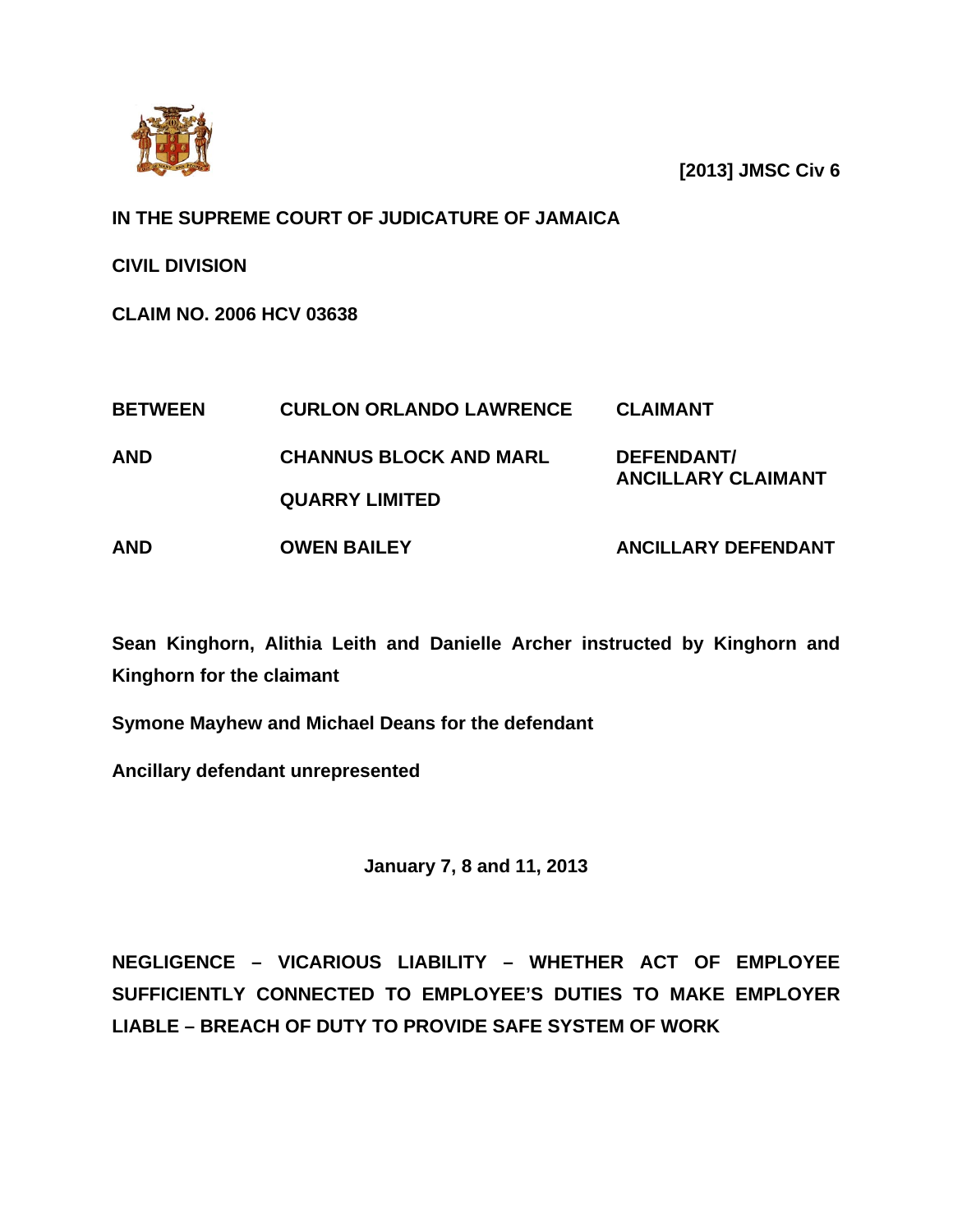# **SYKES J**

**[1]** Mr Anthony Charley, managing director of Channus Block and Marl Quarry Limited ('the company'), seem agitated by the possibility that the company may be held liable for injuries suffered by Mr Curlon Lawrence on September 23, 2006 while working as a labourer at the company's plant at Brown's Town, St Ann. Mr Lawrence suffered severe injury to both legs, which resulted in both legs being amputated above the knee, when Mr Owen Bailey, another employee of the company, switched on the paddle of a mixer on a block making machine. Mr Lawrence was inside the mixer cleaning it. He has framed his claim in both the torts of negligence and breach of the employer's duty to provide a safe system of work. In respect of the tort of negligence, Mr Lawrence is relying heavily on the principle of vicarious liability, that is, the company is to be held liable for the negligence of Mr Owen Bailey even though the company may not be at fault.

**[2]** The company took the uncommon but legally valid step of bringing an ancillary claim against its former employee Mr Owen Bailey. The company is asking the court to find that Mr Owen Bailey is to make a contribution to the company in the event that it is found liable to Mr Lawrence. Mr Owen Bailey's defence was struck out some time ago. He attended this trial but in his capacity as a witness for Mr Lawrence and not as the ancillary defendant. Indeed, Mr Owen Bailey took no part in the proceedings other than in the manner just indicated.

# **The background**

**[3]** The context of this claim is a horrific accident that took place on September 23, 2006 in which Mr Lawrence lost both legs above the knee. He was assigned the task of cleaning a machine known as a mixer. This mixer was controlled by four switches. Two are known as isolator switches and the other two are called on/off switches. One on/off switch operates paddles in the mixer where Mr Lawrence was. The other activates the conveyor belt which is connected to the mixer. The isolator switches prevent electricity from reaching the on/off switches. In order to get the machine working, both isolator switches have to be turned on and even then the machine does not work. The on/off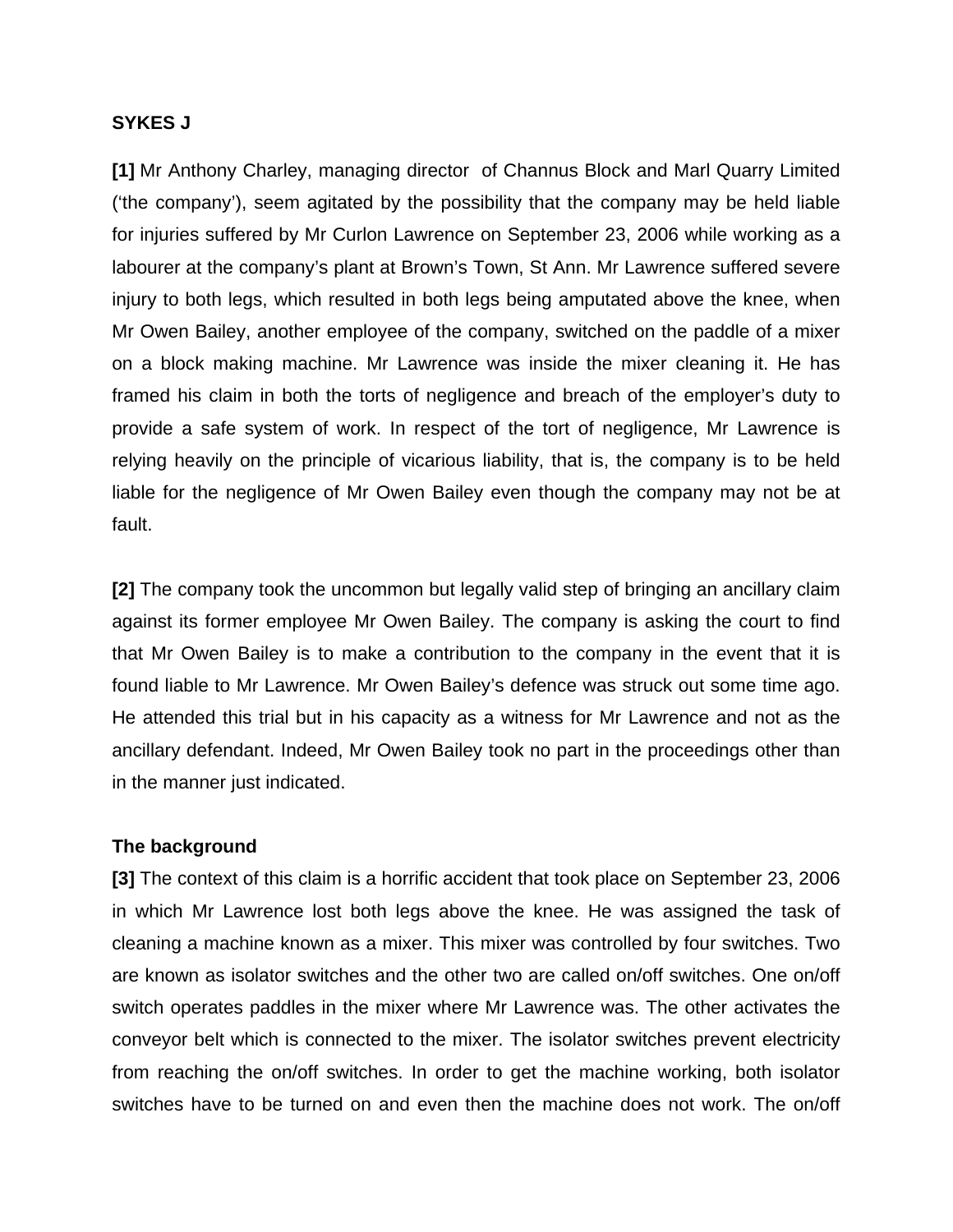switches have to be turned on as well. In this case it is alleged that the isolator switches were turned on and the paddle switch turned on and this led to Mr Lawrence's injuries.

# **Whether the company is vicariously liable for the acts of Mr Owen Bailey**

**[4]** It has been said that vicarious liability is based on social and economic policy. That policy has decided that the employer should bear the damage arising from any negligent acts by his employee if the negligent conduct is sufficiently connected to the employee's job so that it can be said that he was acting on the employer's behalf at the crucial time. Vicarious liability does not depend on the employer being at fault. Indeed, the employer need not be at fault and no such conclusion is necessary. In fact, the employer may have done all that he could possibly have done to avert or prevent the injury which has occurred but the law, based on social and economic policy, will still hold him liable because he has engaged in an activity that carries with it certain risks. The employer, like the injured party, may be innocent of any blameworthy behaviour. The serious social question that arises in vicarious liability is this: of the two innocent parties which of them should bear the actual loss that arises from the negligent conduct of the employee? It has been said that justice and fairness dictate that the employer be responsible for those torts which are reasonably incidental to the business he operates. Why should this be so? The very general proposition is that anyone who employs another (excluding independent contractors) for his own purposes inevitably creates the risk that the person so employed may act negligently and therefore once the employer creates that risk (by employing another) then social and economic policy concludes that he should bear the risk of loss or damage which may arise (**Lister v Hall** [2001] 2 AC 215, [64] Lord Millett). The negligent conduct of one employee to another employee or to a third party is one of those risks which are reasonably incidental to any kind of business or activity. In practical terms, vicarious liability is loss-distribution device (**Lister** [64] Lord Millett).

**[5]** The concept is not applicable only to business entities. Thus householders who employ gardeners take the risk that he may light a fire that escapes and burns the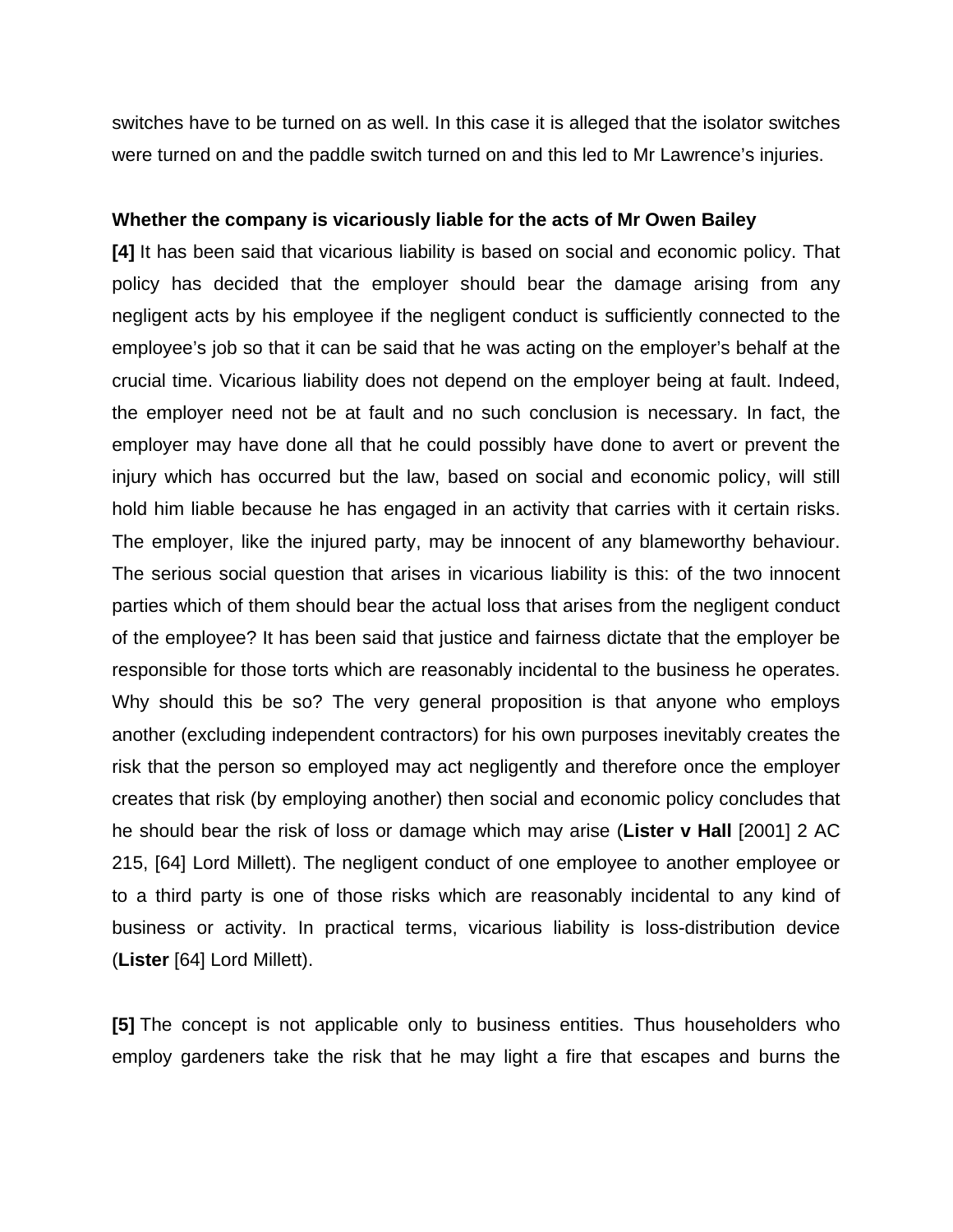neighbour's house. Persons who offer care to children take the risk that the caregiver might molest the children under their care.

**[6]** The difficulty many have in accepting this principle of vicarious liability is compounded when one is dealing with intentional torts (that is torts where the employee embarks upon a deliberate course of conduct such as killing, maiming or drafting documents that facilitate fraud), or where the tort is not presented by the claimant as an intentional one but the employer's defence resists the claim on the basis that the conduct of the employee was motivated by malice, spite or ill will. The problem also arises even if the tort is not presented in the forms just indicated by either the claimant or the defendant but the defendant asserts that the employee acted beyond 'the scope of his employment.'

**[7]** Any of the responses by the defendant just indicated always necessitates a close examination of the facts to see whether vicarious liability arises. In this regard the language now used is that of closeness of the alleged tortious act with the employee's job. This new found language is said to be more appropriate than the hitherto nowfrowned-upon phrases such as 'within the scope of employment', 'on frolic of his own', 'unauthorised mode of doing the job', 'unauthorised act' and such like. The new language, it is said, has not introduced a new concept but simply sharpened the focus of the analytical lens. This analytical model was triggered by the Canadian Supreme Court's decisions in **Bazley v Curry** (1999) 174 DLR (4th) 45 and **Jacobi v Griffiths** (1999) 174 DLR (4th) 71. These decisions greatly influenced the House of Lords in **Lister** and **Dubai Aluminium Ltd v Salaam** [2003] 2 AC 366. These influences were eventually felt in Jamaica through the Judicial Committee of the Privy Council's decisions in **Bernard v The Attorney General of Jamaica** (2004) 65 WIR 245 and **Brown v Robinson** (2004) 65 WIR 258 – both decisions from Jamaica. The Board also considered the matter in **Attorney General v Hartwell** (2004) 64 WIR 103, an appeal from the Court of Appeal of the Eastern Caribbean (British Virgin Islands). The Court of Appeal of Jamaica in **Wright v Morrison** [2011] JMCA Civ 14 held that the new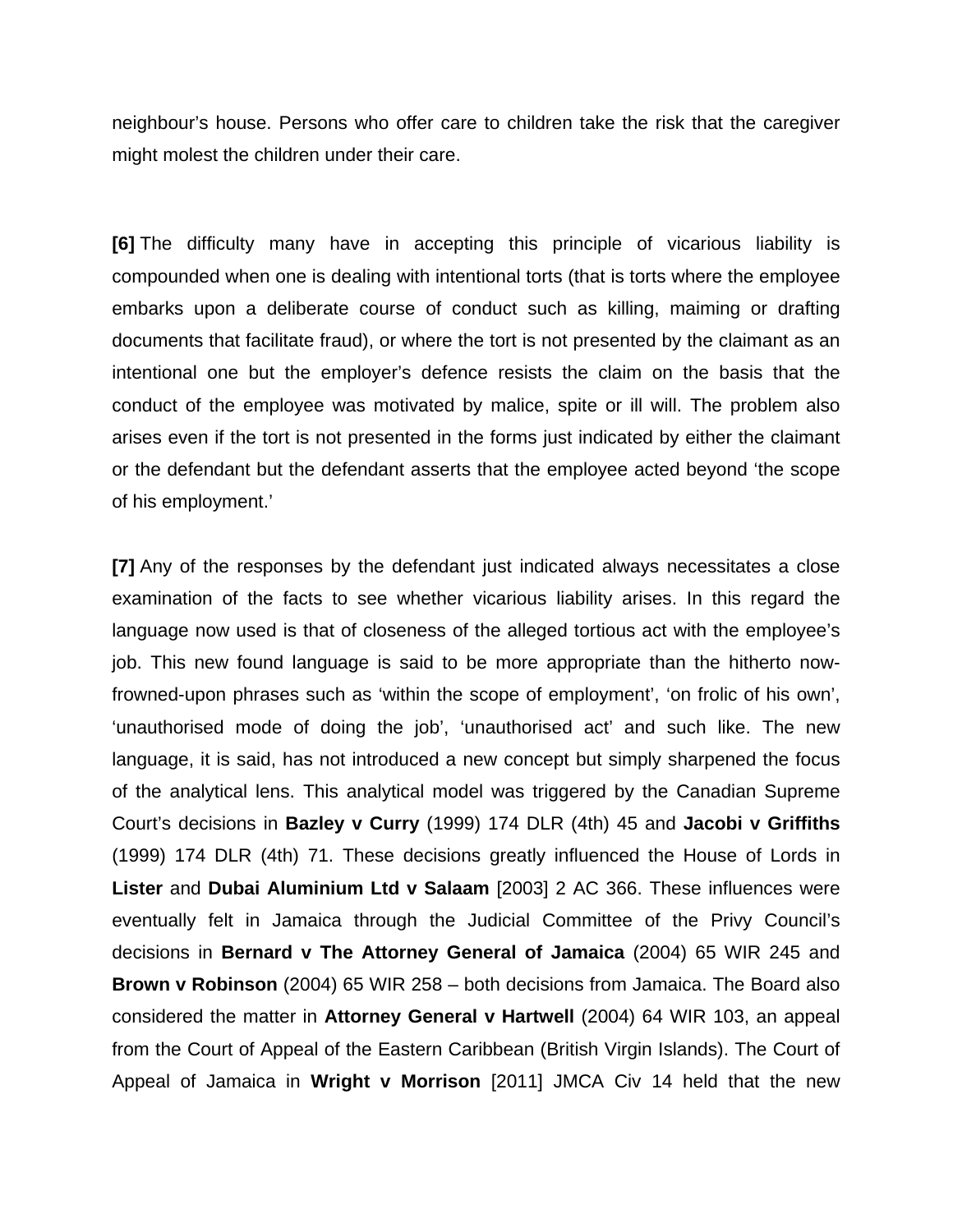language found in the advice of Privy Council and the judgments of the House of Lords applies to torts generally and is not restricted to intentional torts.

**[8]** This sharpened analysis necessitated the reinforcement of some basic ideas. First, in order to make the defendant liable, the claimant must do more than show that the job created the opportunity to commit the tortious act. Second, he must show that the conduct complained of was so closely connected with the job functions of the employee at the material time that it is fair and just to hold the employer vicariously liable.

**[9]** The Court of Appeal of England and Wales have held that where it can be said that the tortious act is closely connected to the job function of the employee then it will normally be fair and just to impose liability on the employer liable (**Gravil v Redruth Rugby Football Club Ltd** [2008] IRLR 289; [2008] EWCA Civ 689).

**[10]** The focus is on the nature of the employment, the duties of the employee and the act complained of. If, looking at the matter broadly, the act is closely connected with the employment and duties required then the employer will be held liable. The analysis by Lord Steyn of **Lloyd v Grace, Smith & Co** [1912] AC 716 in **Lister** provides a classic example of what is intended by the new language. In the **Grace, Smith** case, had the managing clerk rummaged through the bag of the client while she was sitting in the waiting room to see an attorney and stole the document to commit his tortious act then that would be a case of the job providing the opportunity to commit the tort. However, the firm held out the managing clerk as someone to whom the claimant could legitimately hand the documents which she did. Likewise in **Morris v C W Martin & Sons Ltd** [1966] 1 QB 716, the claimant handed the fur to a furrier who in turn handed over to the defendant for cleaning. The defendant's employee stole the fur. The defendant was has held liable because their employee got the fur in his capacity as an employee to clean the fur. He took it and stole it. The result would have been different if the employee had broken into the claimant's house and stole the fur.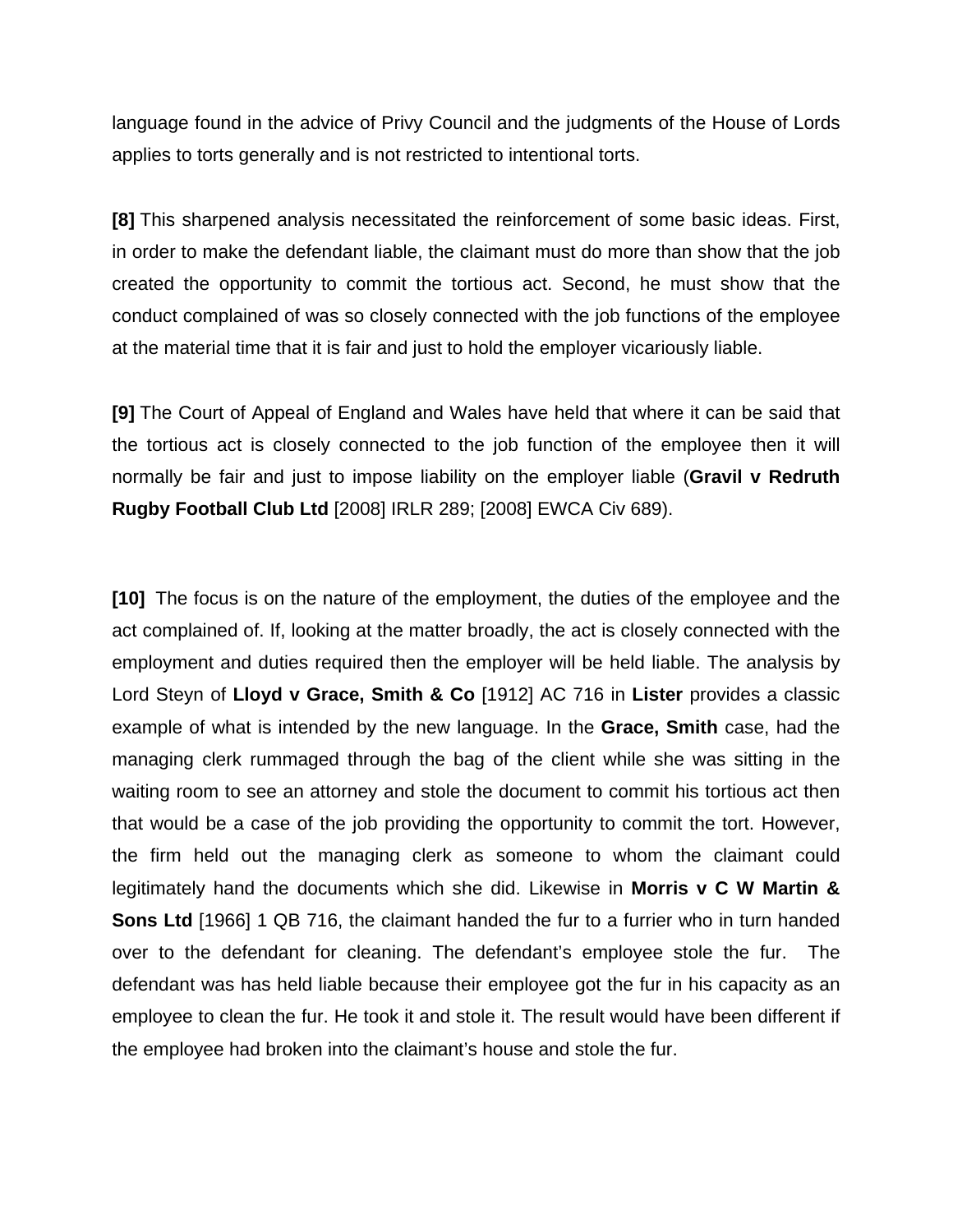**[11]** As these cases have shown the employer cannot deflect liability by saying that what was done was a crime. The tortious acts ranged from dishonest misrepresentation in order to steal the client's property (**Grace, Smith**), to larceny (**Morris**), to preparation of a document to facilitate a criminal conspiracy (**Dubai**), to homicide (**Robinson**) and serious bodily harm shooting (**Bernard**). None of these actions could be remotely described as 'unauthorised modes of doing the job.' The conduct ranged from deliberate calculated acts of thievery to deliberate acts of physical maiming and unlawful killing. Unless the partners or employers were themselves an organised crime syndicate, it could hardly be contended that the managing clerk was employed to filch clients of the law firm out of their property (**Grace, Smith**), or that the thieving servant was employed to steal customers' property (**Morris**), or that the partner in the law was authorised to draft documents to assist in a criminal conspiracy (**Dubai**), or that a security guard was employed to kill (**Robinson**), or a police officer is employed to main (**Bernard**). Similarly, Mr Lawrence could not seriously argue that Mr Owen Bailey was employed by the company to maim him.

**[12]** The court has gone extensively into this issue of vicarious liability because Mrs Mayhew was labouring to make the point that if the court concluded that the allegedly tortious acts in this case were done deliberately and with intent to kill, injure or maim the claimant then that would be sufficient to take the case out of the net of vicarious liability. The premise of this submission would have to be that Mr Owen Bailey was not employed to maim and so any maiming done by him cannot implicate the company. Mr Charley, the witness for the defendant, was equally strident in this view that the turning on of the machine that caused injury was deliberately done and so his company could not be liable. Unfortunately for counsel and Mr Charley, Lord Millett in **Dubai**, insisted that it is no answer to a claim against the employer to say that the act complained of was criminal ([121]).

**[13]** Where the law stands the position is as follows: a defendant cannot escape liability by arguing that what was done by the employee was deliberate, intentional or even criminal. He has to show that what was done was not closely connected to the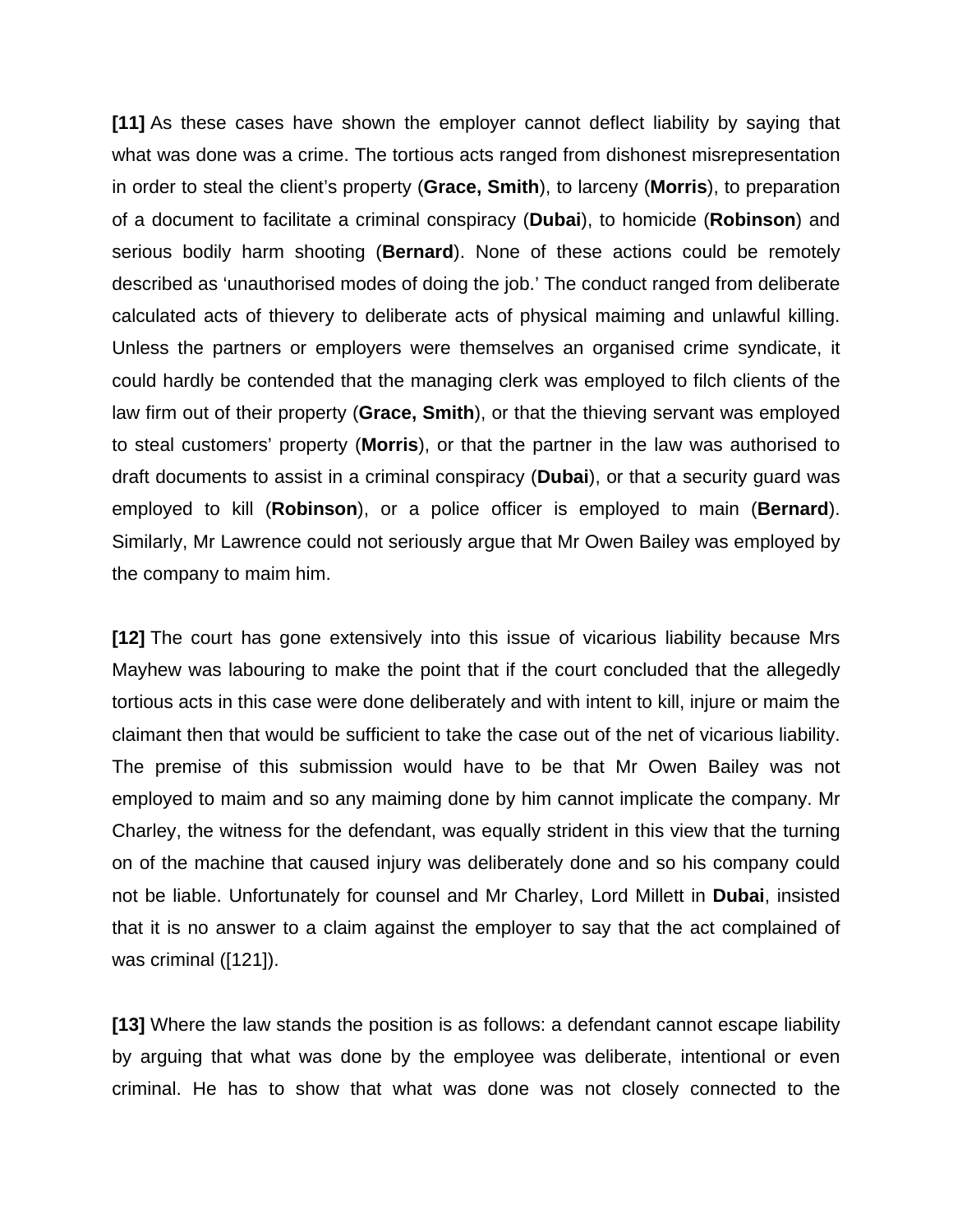employee's job. On the other hand, the claimant cannot simply say, 'He is your employee. He injured me, so compensate me.' He must show that the tortious act was so closely connected to the job of the employee that it is fair and just to hold the employer liable.

**[14]** Turning now the facts of this case. In the view of this court there is a far more reasonable explanation than malice for what Mr Owen Bailey did. This is the absence of proper training of Mr Owen Bailey and Mr Lawrence for the task of cleaning the mixer as well as lack of implementation of proper safety procedures, on the day in question, that the company said that it had.

**[15]** The evidence from Mr Charley was that two of the safety procedures for cleaning the mixer were (a) the isolator switches should be padlocked and (b) the key for the padlock should be in the pocket of the person cleaning the mixer. This meant that on the day in question the isolator switches should have been padlocked Mr Lawrence should have the key in his pocket if the mixer was to be cleaned. None of this happened. In this context, Mr Owen Bailey was fiddling with the switch not because he was malicious but because he was negligent. However, there will be more on this aspect of the case when examining whether the company is liable on the ground of breach of duty to provide a safe system of work. This was only mentioned at this point in order to indicate why the court does not accept the malice theory. A civil court does not easily or readily come to the conclusion that a tortfeasor was attempting to murder or maim unless the evidence is compelling. There are other reasons which will be dealt with later.

**[16]** The evidence in the case from Mr Lawrence and Mr Owen Bailey is that both men were assigned to clean the mixer. The method of cleaning was to use a two pound sledge hammer to chip away at hardened concrete which formed whenever the machine was used to make concrete blocks. In paragraph 18 of his witness statement Mr Lawrence said that he and Mr Bailey were assigned to clean the mixer. He did not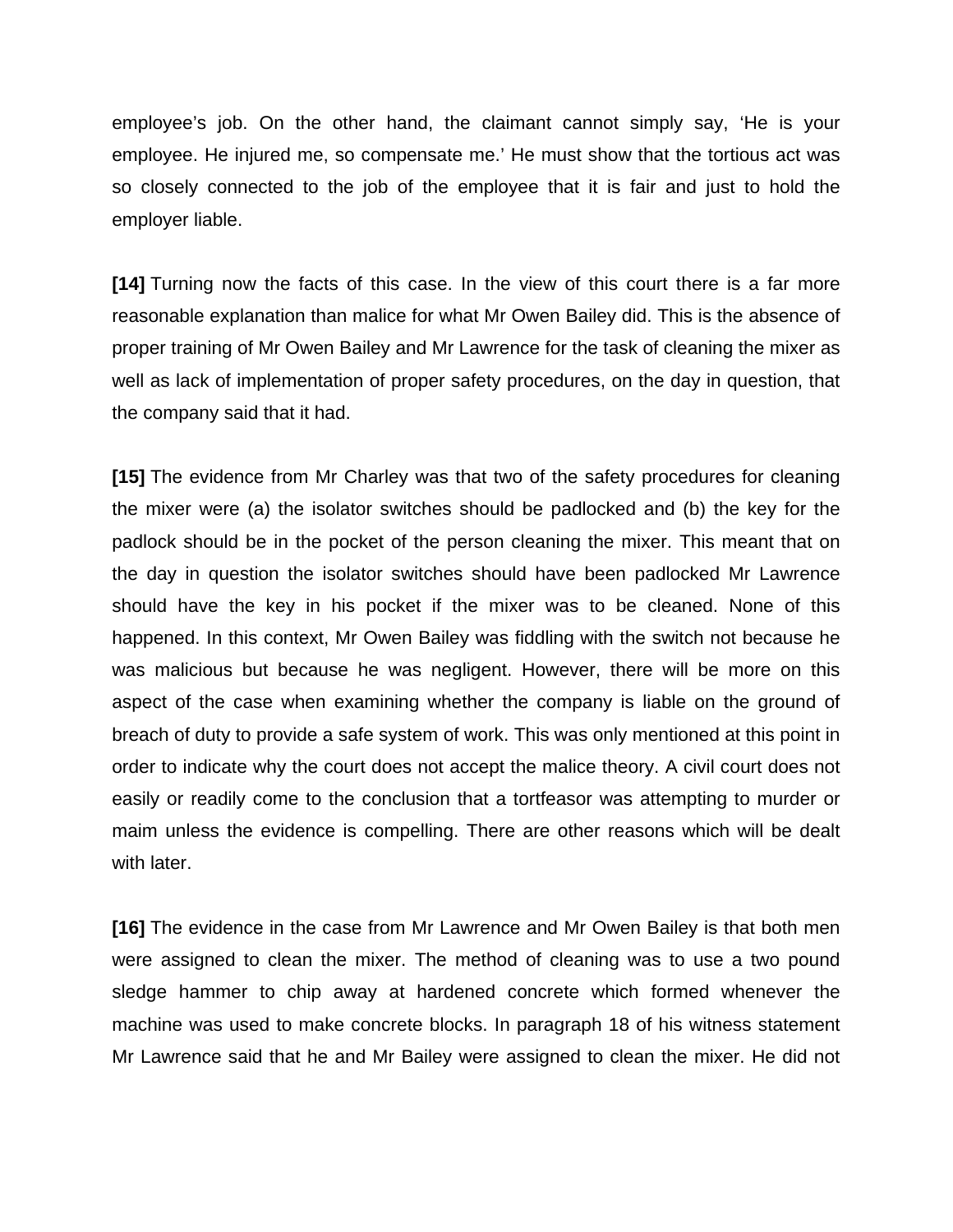provide the details of the conversation that led up to that. He was not cross examined in detail on this during his time in the witness box.

**[17]** Mr Owen Bailey stated in evidence that he, Mr Lawrence and Mr Donovan Bailey, one of the company's supervisors, were in a space between the two mixers. It was at that moment that Mr Donovan Bailey assigned Mr Lawrence to clean the mixer. According to Mr Owen Bailey, he told Mr Donovan Bailey that he (Owen) would assist Mr Lawrence and in response to this, Mr Donovan Bailey agreed. Mr Owen Bailey also stated that he was instructed to clean the area around the mixer.

**[18]** On the other hand, Mr Donovan Bailey said that no such conversation occurred. He assigned Mr Lawrence to clean the mixer and Mr Owen Bailey to clean the area around the mixer.

**[19]** There is evidence from Mr Donovan Bailey that in the normal course of things, two persons are assigned to clean the mixer. However, he assigned only one person to clean the mixer that day.

**[20]** Mr Charley cannot assist with what actually took place because he was not on the property at the material time when this alleged conversation was taking place.

**[21]** From what has been said so far, it is common ground that (a) initially, Mr Owen Bailey was assigned to clean the area around the mixer and (b) Mr Lawrence was assigned to clean the mixer. The difference arises in relation to whether Mr Owen Bailey told Mr Donovan Bailey that he was going to assist Mr Lawrence to clean the mixer and Mr Donovan Bailey agreed.

**[22]** This court concludes, on balance of probabilities, that Mr Donovan Bailey agreed to Mr Owen Bailey's suggestion that he assist Mr Lawrence. This is the more probable conclusion because Mr Donovan Bailey indicated that in the normal course of things two persons would clean the mixer. There was nothing in the evidence from the company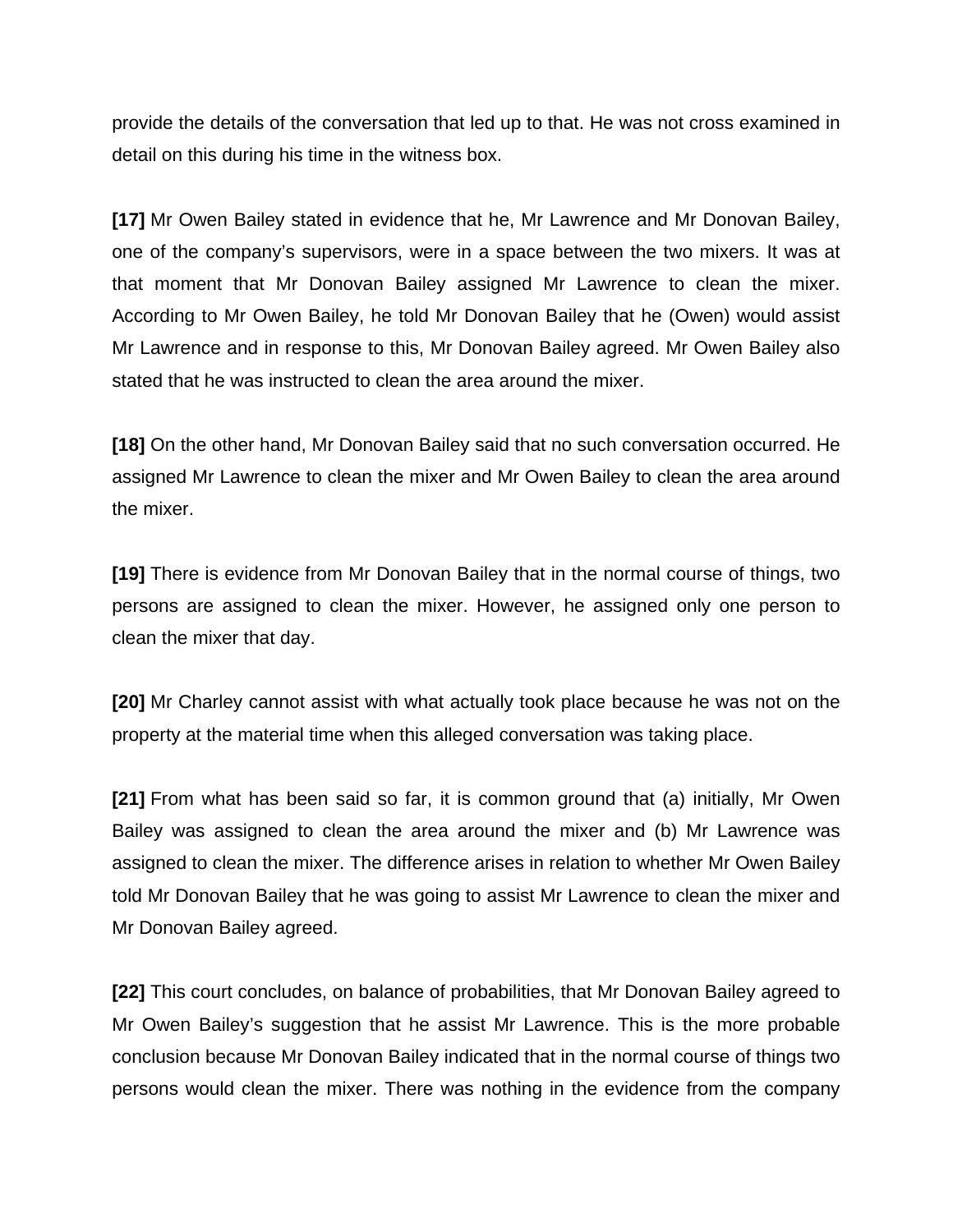indicating why there would be a departure from the normal course of conduct. The practice of deploying two person to clean the mixer is consistent with Mr Lawrence's evidence that when cleaning the mixer it was usually done by himself and someone name Cory. The evidence from the claimant and his witness is consistent with the usual practice outlined by Mr Donovan Bailey. The court accepts Mr Lawrence and Mr Owen Bailey's account on this aspect of the case. The legal significance of accepting this version is that Mr Owen Bailey was authorised to clean the mixer on the day in question and thus handling the machine was directly connected to his assigned task of cleaning the mixer.

**[23]** Mr Donovan Bailey stated in evidence that the various switches for the mixer were padlocked so that they could not be switched on. He testified that he removed the padlock and after a short time returned to the office. He also said that he turned off the isolator switches. What this means is that when the mixer was switched on, the isolator switches and other switches were not padlocked.

**[24]** The isolator switch enables power to go the on/off switches that turn on the mixer. Mr Charley said that there are two isolator switches would both have to be turned on and then the on/off switch for the paddle of the mixer would have to be pressed in order for the paddle to move. The company, through Mr Charley and Mr Donovan Bailey, is endeavouring to say that Mr Owen Bailey must have turned on the two isolator switches and then pressed the on/off switch thereby activating the paddle and injuring Mr Lawrence. Mr Owen Bailey accepts that he pressed only one switch which was the on/off switch. This switch turned out to be the one that activated the paddles. This is why the company defended the claim on the basis that the act(s) causing injury to Mr Lawrence must have been deliberately done with malevolent intent and therefore it is not liable.

**[25]** Mr Owen Bailey said that he pressed only one button and it was after he did this that the mixer was activated. When he heard Mr Lawrence exclaim he realised something had happened. On inquiring, he found Mr Lawrence severely injured. On Mr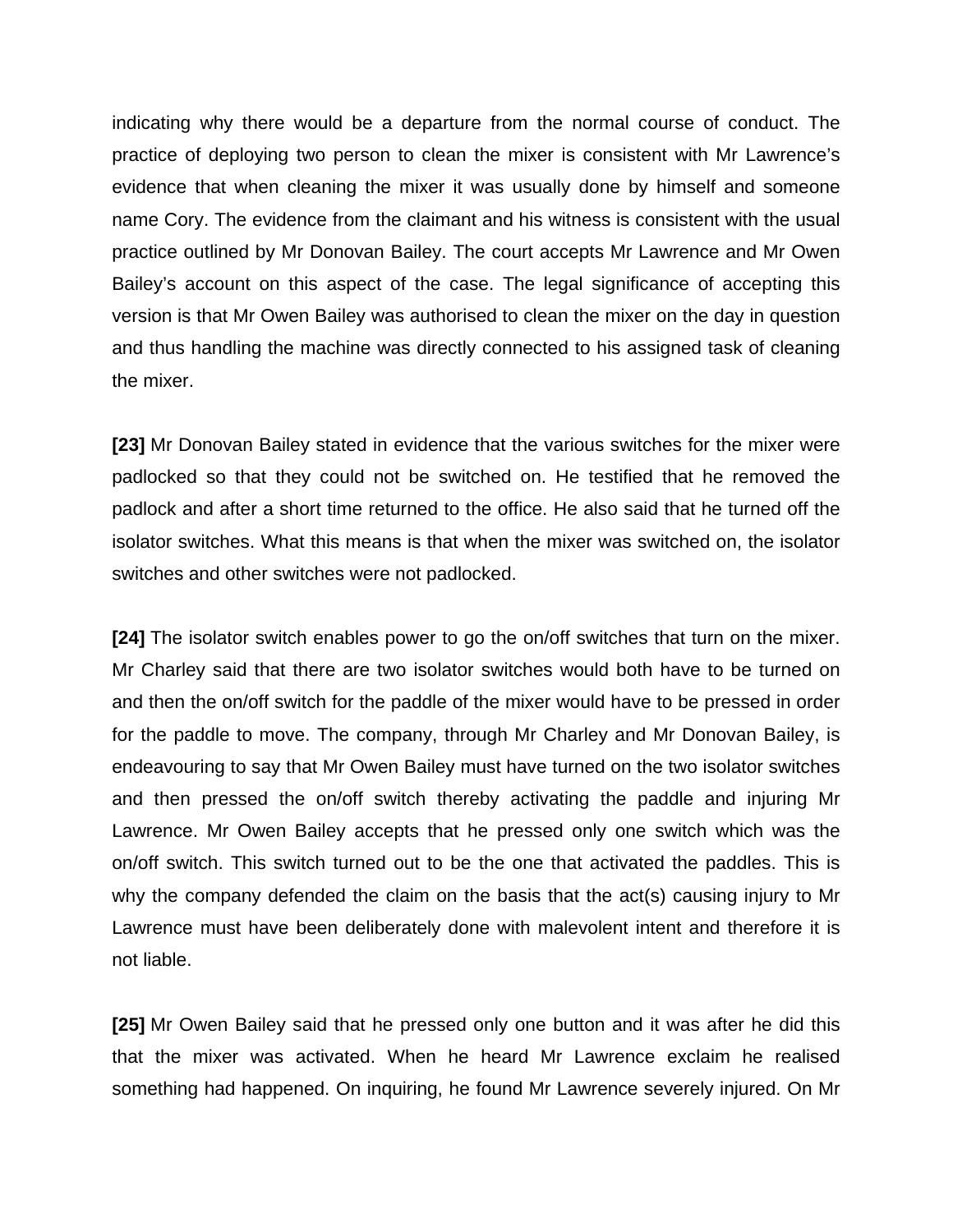Owen Bailey's account, he did not turn on the isolator switch. It does not matter whether he did or did not switch on the isolator switch. What is clear is that he pressed the switch that actually activated the mixer.

**[26]** Even accepting Mr Donovan Bailey's evidence that he turned off one or both isolator switches, Mr Owen Bailey's action of turning on one or both switches and then turning on the mixer was so closely connected with what he was assigned to do (assist Mr Lawrence to clean the mixer) that the deliberate nature of his conduct does not exonerate the company from liability.

**[27]** When the company asked Mr Lawrence to clean the mixer and accepted the suggestion from Mr Owen Bailey that he would assist Mr Lawrence the risk of injury to Mr Lawrence was created if a negligent employee switched on the machine while Mr Lawrence was actually in the mixer. It was therefore incumbent on the company to put in place measures to eliminate or reduce that risk. The evidence is that the company had the measure but regrettably it was not fully implemented on that fateful day. The negligent conduct of Mr Owen Bailey was the switching on of the paddle while Mr Lawrence was cleaning the mixer.

**[28]** From all that has been said the court concludes that the company is vicariously liable for the injuries to Mr Lawrence.

#### **Whether the company failed to provide a safe system of work for Mr Lawrence**

**[29]** It is well established that an employer must provide a safe system of work for his employees. The concept of a safe system of work is not restricted to providing proper functioning equipment. It extends to providing adequate training and supervision of employees where that is necessary for a safe working environment. In this case, the type of breaches alleged which cumulatively amounted to the breach of duty are (a) the lack of safe system; (b) the lack of proper or adequate training and (c) the poor implementation of safety procedures.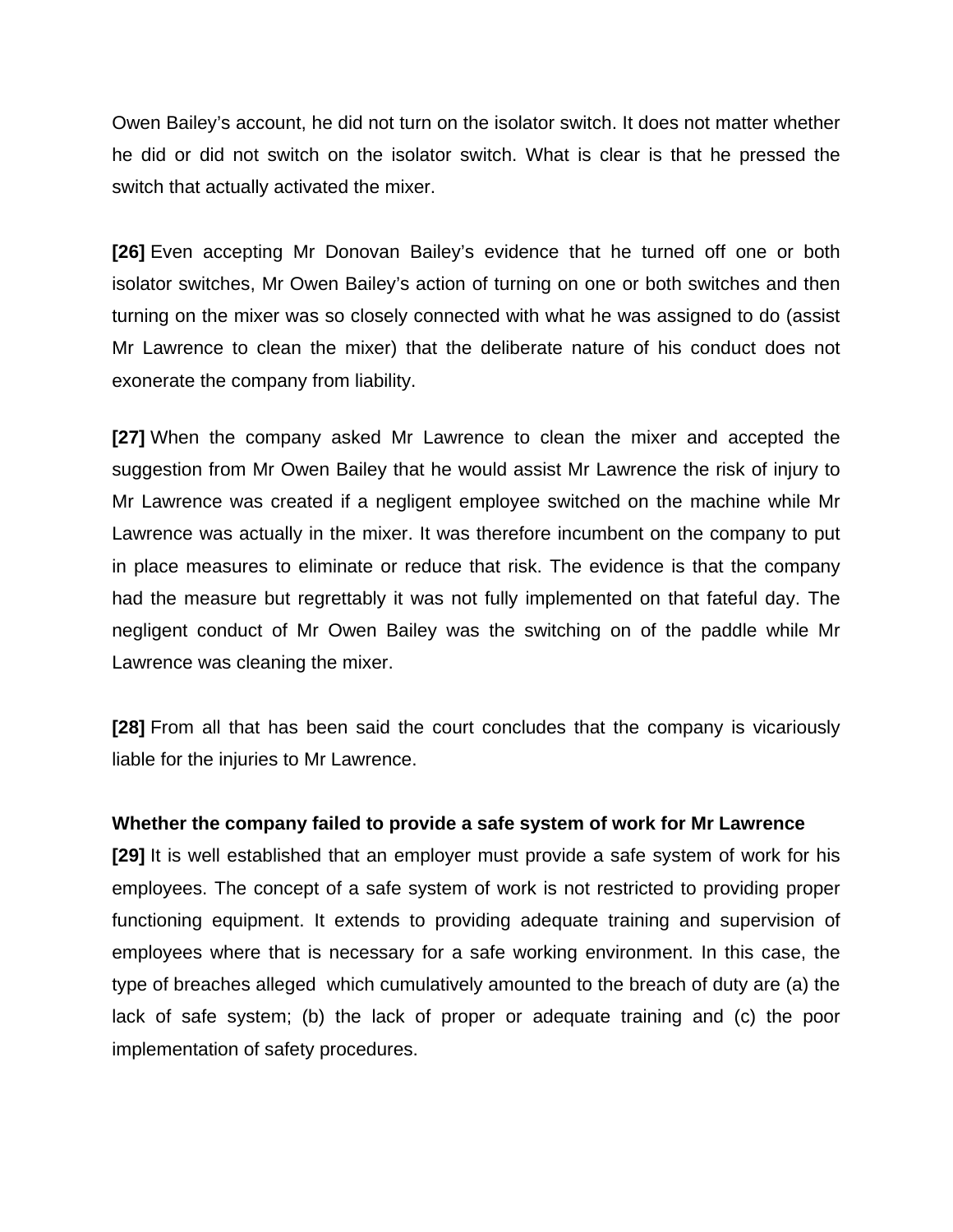**[30]** The evidence is that there are at least three switches that must be activated before the mixer can be operated. There are the two isolator switches which, as the name suggests, prevent electricity from reaching the other two switches unless the isolator switches are turned on. Even if they are turned, the mixer does not come to life. Either of the other two switches must be turned on as well.

**[31]** Mr Donovan Bailey told the court that a padlock was in place to secure the switches in order to prevent them from being turned on. Mr Donovan Bailey and Mr Charley testified that this was a safety precaution designed to prevent injury to persons.

**[32]** It is Mr Donovan Bailey's evidence that he unlocked the padlock and then eventually returned to the office to tend to a customer. Unforunately, he did not relock the switches before he left. This meant that one of the safety features was absent thereby facilitating the very thing that the lock was designed to prevent. There is no evidence that he put any other safety precaution in place other than turning of one or both of the isolator switches.

**[33]** Mrs Mayhew said that the addition of the padlock was super cautious and unnecessary. Having the two isolator switches in place was already sufficient provision in fulfillment of the duty to provide a safe system of work. Anything else was superfluous.

**[34]** The court does not agree with Mrs Mayhew on this. It seems obvious that the company (evidenced by placing the padlock on the switches) appreciated that there was indeed a risk of the paddles of the mixer being turned on at the wrong time. If this was the thinking when the mixer was not being cleaned then all the more reason why that appreciation should be at the forefront of the company's mind when someone is inside the mixer cleaning it.

**[35]** Mr Charley's evidence at paragraph 15 above simply reinforces the safety point. He said that one of the safety protocols in place at the time was that the person cleaning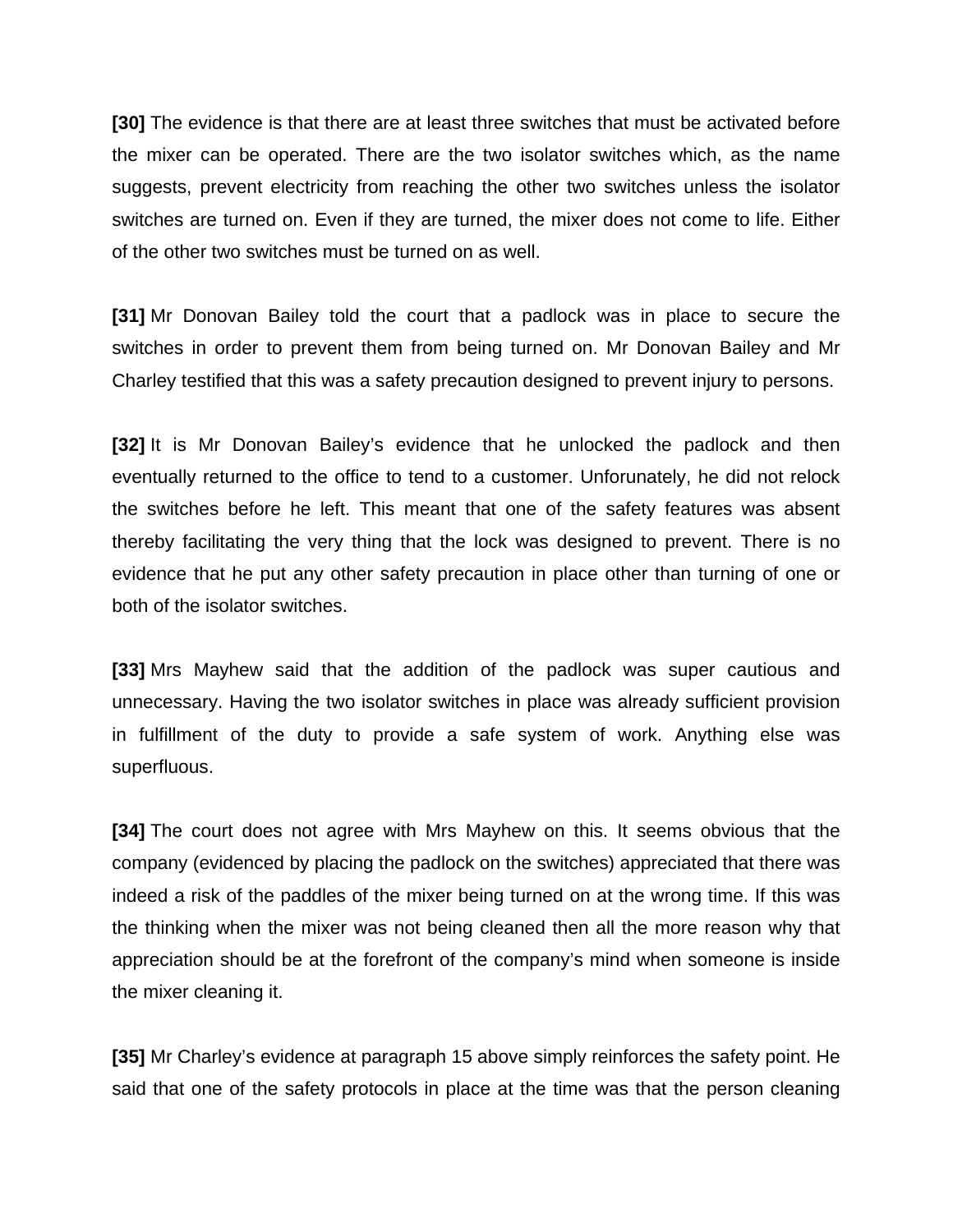the mixer should not only have padlocked the switches but also have the key in his pocket. Why this specific protocol? It was designed to prevent anyone from turning on the mixer while it was being cleaned because there was the risk of serious injury if that happened.

**[36]** The company's safety protocol for cleaning the mixer has been stated. Let us now look at what happened. Mr Donovan Bailey's evidence is that he took off the padlock. He turned off the isolator switch. He went to the office. He was the one who assigned Mr Lawrence to clean the mixer. He never said, in accordance with the safety protocol outlined by Mr Charley, that he relocked the switches or instructed Mr Lawrence to do so or saw that it was done before he left for the office. He did not testify that he gave the key to Mr Lawrence with clear and explicit instructions to lock the switches and keep the key in pocket. In short, Mr Donovan Bailey did not ensure that the company's safety protocol was followed. Mr Donovan Bailey breached the crucial parts of the safety protocol as outlined by Mr Charley. This translates into a lack of supervision and breach of the safety protocol which means that there was a breach of the duty to provide a safe system of work.

**[37]** To put it bluntly, Mr Donovan Bailey's evidence really amounts to an admission that no safety protocol was used on the fateful day when the mixer was being cleaned. No measures were put in place after he removed the padlock to ensure that the very thing that the padlock was used to prevent did not happen.

**[38]** In addition to what has been said so far on breach of the duty to provide a safe system of work must be added evidence (which the court accepts) of lack of training of Mr Lawrence and Mr Owen Bailey. There is no evidence that Mr Lawrence was specifically instructed about the safety protocol relating to cleaning the mixer. There is no evidence that he was told that he should padlock the switches and keep the key in his pocket. It appears that Mr Lawrence's training for cleaning the mixer was less than rudimentary regarding the safety aspect of the job as distinct from actual mechanics of cleaning the mixer.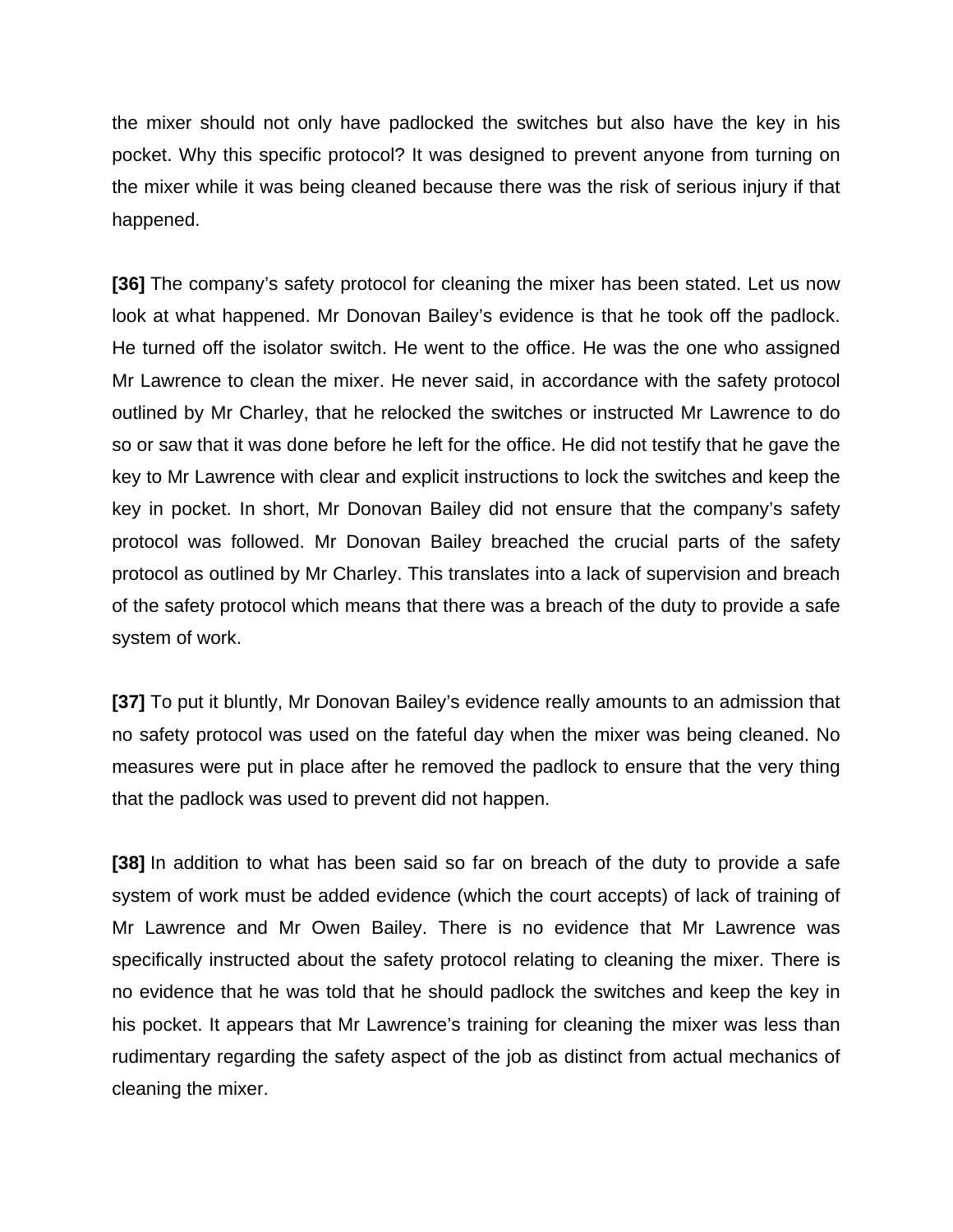**[39]** The court's impression of the lack of adequate training was reinforced by Mr Donovan Bailey's testimony on the point. When cross examined his testimony was that the only precaution he told Mr Lawrence to take when cleaning the mixer was that he should not go in it while it is running.

**[40]** Mr Owen Bailey's testimony is also consistent with Mr Lawrence's testimony regarding exposure to the safety protocol of the company. He swore that he was unaware of the safety procedures of the company. He does not recall seeing any signs about safety anywhere. He received no rules about cleaning the mixer. The method was 'watch and learn.' To place an untrained man to clean a machine that could inflict serious injury if it was improperly turned on was really an accident waiting to happen. The untrained man, Mr Owen Bailey, fiddled with the switch or switches, and Mr Lawrence was injured. This act of placing untrained persons to clean the mixer was a breach of the common law duty to provide a safe system of work. Clearly, the absence of training and the lack of supervision meant that Mr Owen Bailey did not have brought home to him in a forceful way the dangers that lurked nearby and there was nothing in place to stop this untrained man from doing what young men may do in the presence of machinery – push buttons to see what would happen.

**[41]** The company is liable for breach of the duty to provide a safe system of work on two bases: the failure to execute the safety protocol on the day in question and failure to train adequately Mr Lawrence and Mr Owen Bailey for the task of cleaning the mixer.

# **Aspects of the defence**

**[42]** Before leaving the issue of liability something must be said about the company's allegation that Mr Lawrence, in conversation, with Mr Charley said that Mr Owen Bailey tried to kill him because of a dispute over money and a female. The theory was that Mr Owen Bailey from his vantage point could have seen inside the mixer and he also could have heard when Mr Bailey was using the hammer to clean the mixer.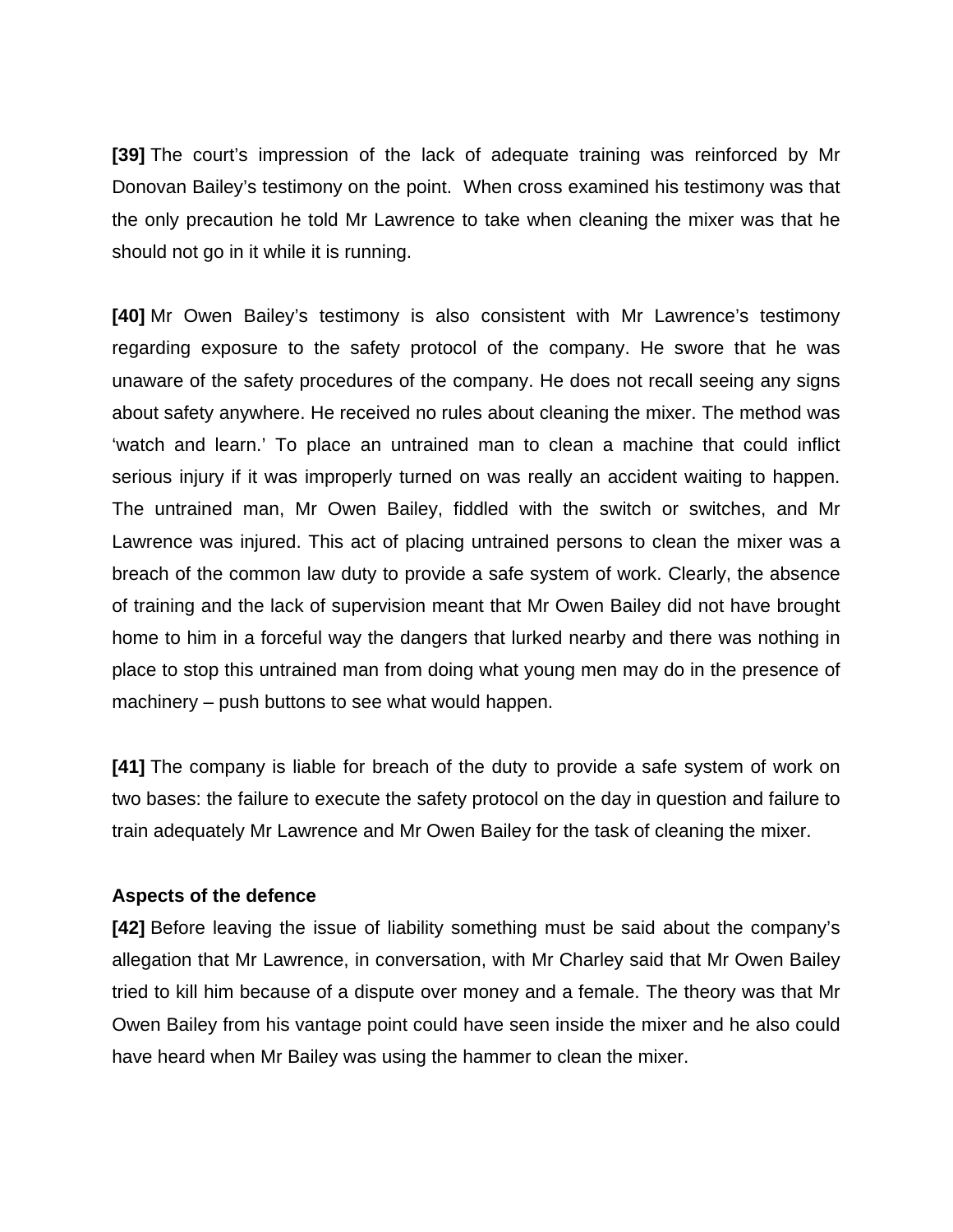**[43]** The court wishes to say that none of this was established by reliable and cogent evidence. Any serious allegation of this nature must be established by strong evidence. They involve very serious imputations on the character of a person and ought not to be lightly made.

**[44]** It became clear from the evidence that the company did not have good evidence to back up its assertions of malevolence. The case of malice because of a dispute over money turned out to be false. The explanation given by Mr Lawrence and Mr Owen Bailey was that on the day of the incident Mr Owen Bailey borrowed JA\$1,000.00 from Mr Lawrence who asked for JA\$500.00 extra when the money was being repaid. Mr Owen Bailey agreed to this Shylockian interest rate of fifty percent. The court accepts this explanation.

**[45]** There was no evidence that Mr Lawrence and Mr Owen Bailey had a long running dispute or at least an issue with money before the date of the injuries.

**[46]** Regarding the alleged dispute over a female, Mr Owen Bailey said that on a particular day a young lady came to the quarry site to visit her paramour (not Mr Lawrence or Mr Owen Bailey) and all three (Mr Lawrence, Mr Owen Bailey and the young woman) sat down talking.

**[47]** The court accepts Mr Lawrence's testimony that he did not have such a conversation with Mr Charley. Mr Lawrence's evidence was a plain unvarnished account. It was internally consistent. He answered questions asked and did not try to explain away answers before answering the question posed even if they might be, on one view, unfavourable to him. The court does not accept the defence theory that Mr Owen Bailey was motivated by a desire to kill or maim Mr Lawrence. Mr Owen Bailey was simply a young man who interfered with the mixer switches and this interference had catastrophic results.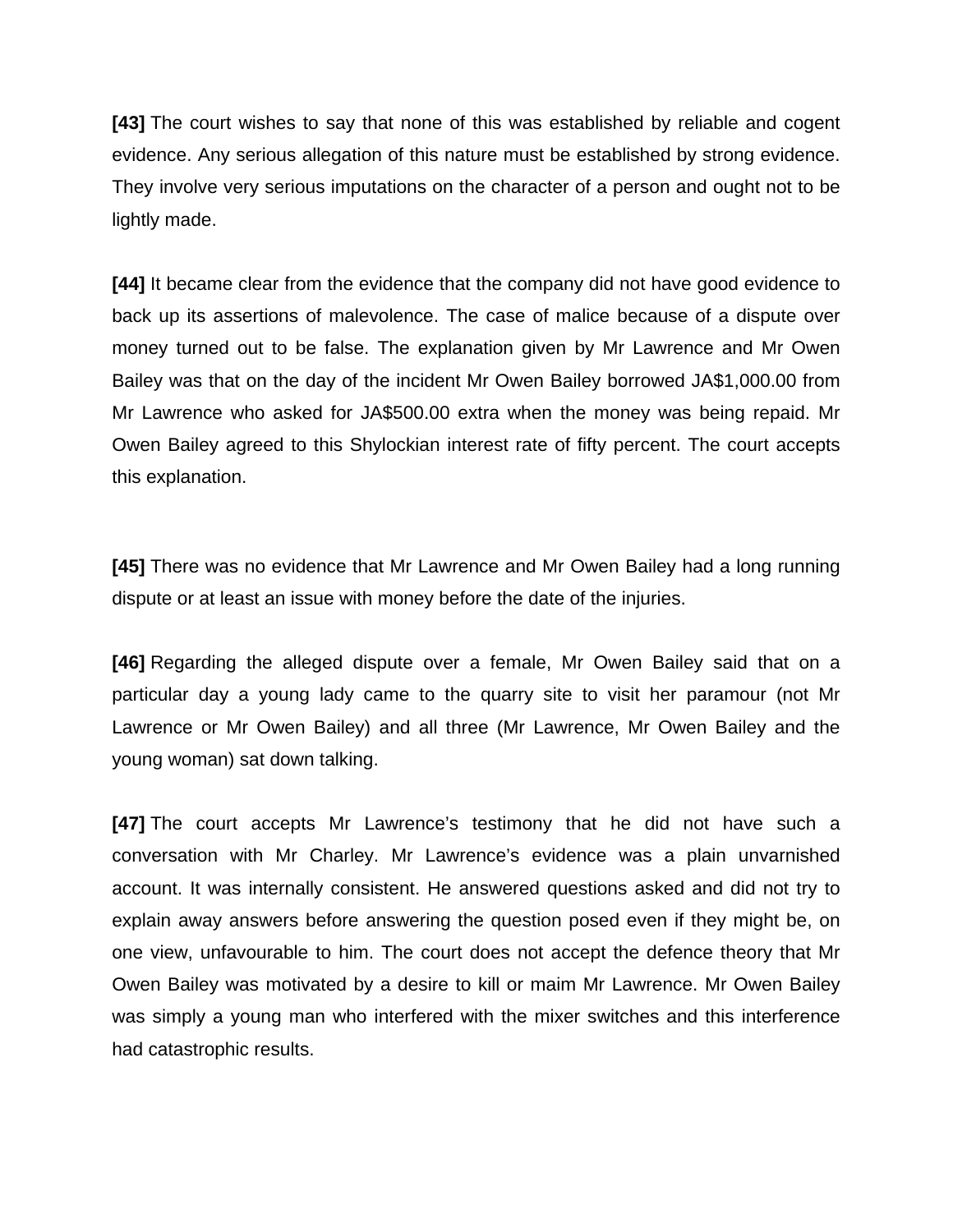#### **The ancillary claim**

**[48]** The company brought a claim against Mr Owen Bailey. In its ancillary claim, the company is seeking either a contribution or an indemnity from Mr Owen Bailey in the event that it is held liable to Mr Lawrence. This is permissible under section 3 (2) of the Law Reform (Tort-Feasors) Act. In this case, the indemnity does not arise for consideration because there is no indication that the company has any contract with Mr Owen Davis by which it can be claimed and neither is there any statute which confers such a right on the company.

**[49]** The wording of the section suggests that the court has a discretion whether to make an order for contribution. In this case, Mr Owen Bailey's defence to the ancillary claim was struck out and so there is no defence before the court. He attended the trial and gave evidence on behalf of Mr Lawrence. He said that he pushed only one button. His negligent conduct was the effective cause of the injuries. He advanced no reason why he pushed the button that turned on the mixer.

**[50]** As far as the evidence in the case was concerned, there was no equipment failure. The isolator switches were in place. Even the removal of the padlock did not in and of itself cause the injury. There was still the need for human action and the person who provided this was Mr Owen Bailey.

**[51]** In all the circumstances of this case the company is entitled to a contribution from Mr Owen Bailey. There are no mitigating circumstances in favour of Mr Owen Bailey. The company is not entitled to an indemnity. That usually arises if (a) there is a contractual agreement to that effect, (b) imposed by operation of law or (c) a statute. None of these applies here.

**[52]** The company is entitled to a contribution from Mr Owen Bailey. That contribution should be the total sum of damages awarded against the company. The court's position on the ancillary claim is based on the judgments of the majority in the case of **Lister v Romford Ice** [1957] 1 All ER 125 (HL); [1955] 3 All ER 460 (CA).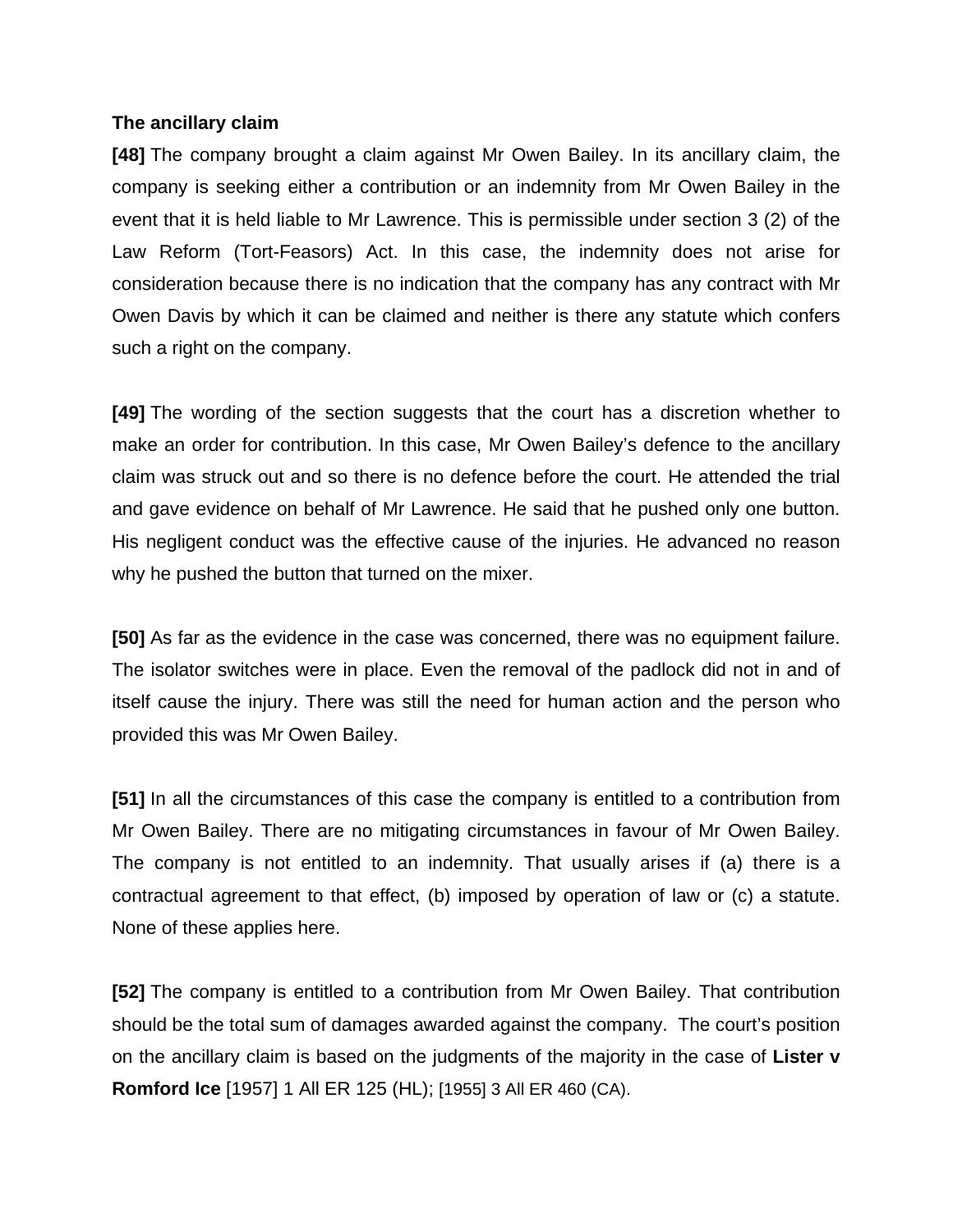### **Assessment of damages**

### **The nature and extent of the injuries**

**[53]** There can be no question that a bilateral amputation of both lower limbs above the knee is a catastrophic injury. When Mr Lawrence arrived at the St Ann's Bay Hospital he was in hypo-volemic shock; vital signs were unstable; he had severely mangled lower limbs; muscles of right thigh were exposed and contaminated with cement or concrete; the right femoral artery was exposed; the right knee and distal two thirds of femur were crushed; the right leg was cold and insensate; the left lower limb was attached only by 5cm of skin; laceration with crush to muscle of distal third of left thigh; severely contaminated wound to left thigh; middle third of left femur dangling on the outside; complete severance of all neurovascular structures in left leg; no distal pulse in left leg; left leg cold and insensate; 4cm laceration to the left side of the scrotum and abrasions to penis.

**[54]** On admission, Mr Lawrence was resuscitated. There was a bilateral amputation above the knee with surgical debridement and irrigation of the wounds. He received pain killers, antibiotics and tetanus prophylaxis. He developed symptoms of phantom limb syndrome.

# **The nature and gravity of the resulting physical and mental disability**

**[55]** Mr Lawrence now has a 64% whole person disability. There is no evidence of any permanent physical injury to the upper part of his body.

**[56]** Mr Lawrence was interviewed once by Dr Wendel Abel, a psychiatrist, for a twohour period on June 30, 2011. He was diagnosed with post-traumatic stress disorder and major depression. These conditions were linked to the trauma suffered by him when he was injured.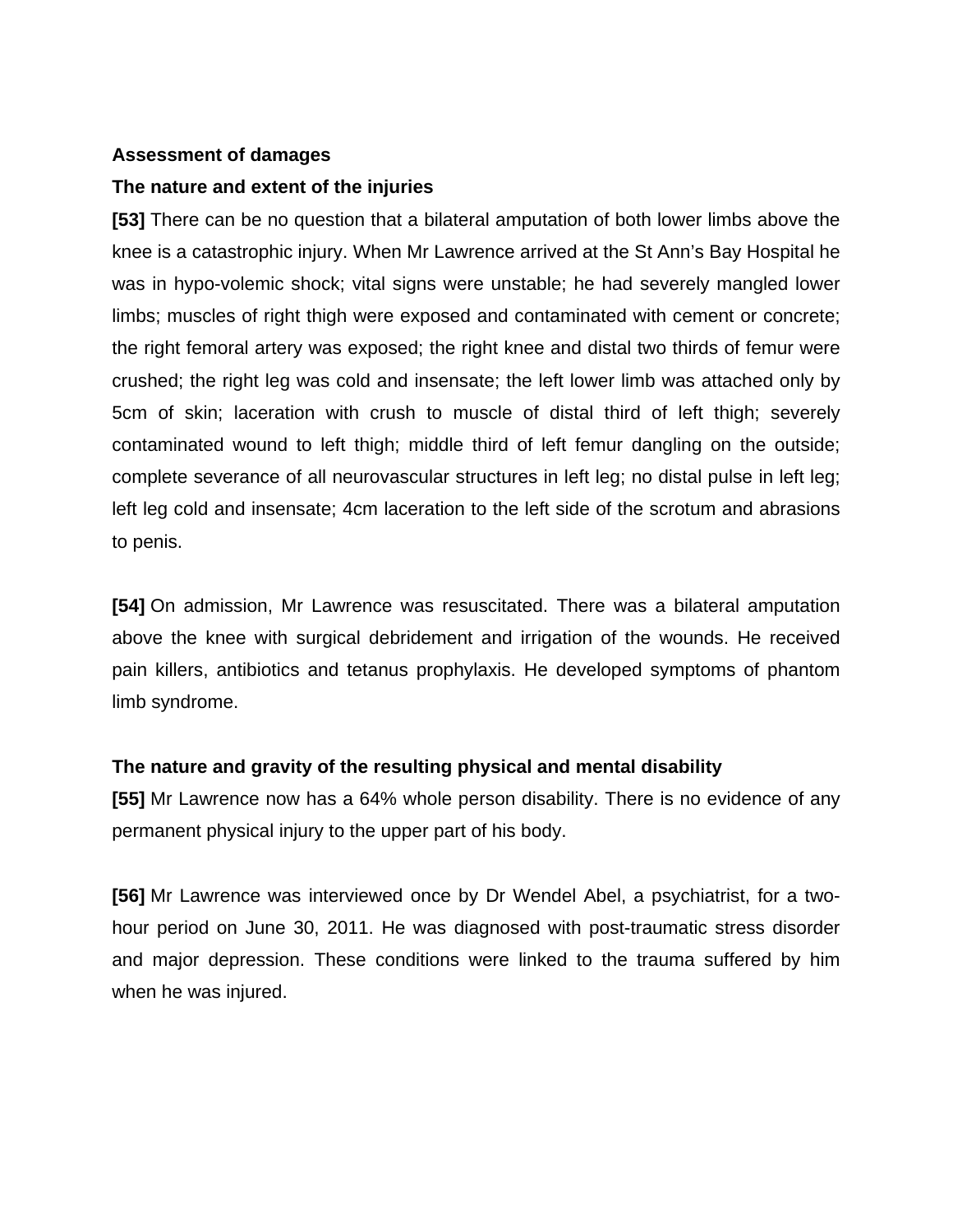# **Pain and suffering**

**[57]** Mr Lawrence said that his legs were numb with severe pain on his way to the hospital. He was in the hospital for three months and he was in pain.

# **Loss of amenities**

**[58]** Mr Lawrence is no longer able to walk about. He cannot play football. He is now quite dependent on other persons to assist him despite the great effort he has made to do domestic chores for himself.

# **Extent to which pecuniary prospects were affected**

# **General damages**

**[59]** Mr Kinghorn submitted that JA\$60m would be adequate compensation. He was not able to point to any case in Jamaica where any court had made such an award so that, by way of comparison, the basis of such an award could be assessed.

**[60]** Counsel submitted that the compensation should fit the case and therefore this figure fits this case. As was indicated to counsel, the final award, if any, would be nowhere near the figure suggested by him.

**[61]** A far more rational approach was suggested by Mrs Mayhew which was that the court should start by looking at cases in which there was a single amputation and double the figure there in the present case. Then when this was done, adjustments could be made upwards or downwards to take account of the facts of this case in comparison to other cases.

**[62]** It does not appear that even the great industry of Mrs Ursula Khan, who has produced some six volumes of personal injury awards from the Supreme Court and Court of Appeal, has found many cases of bilateral above-knee amputations. Her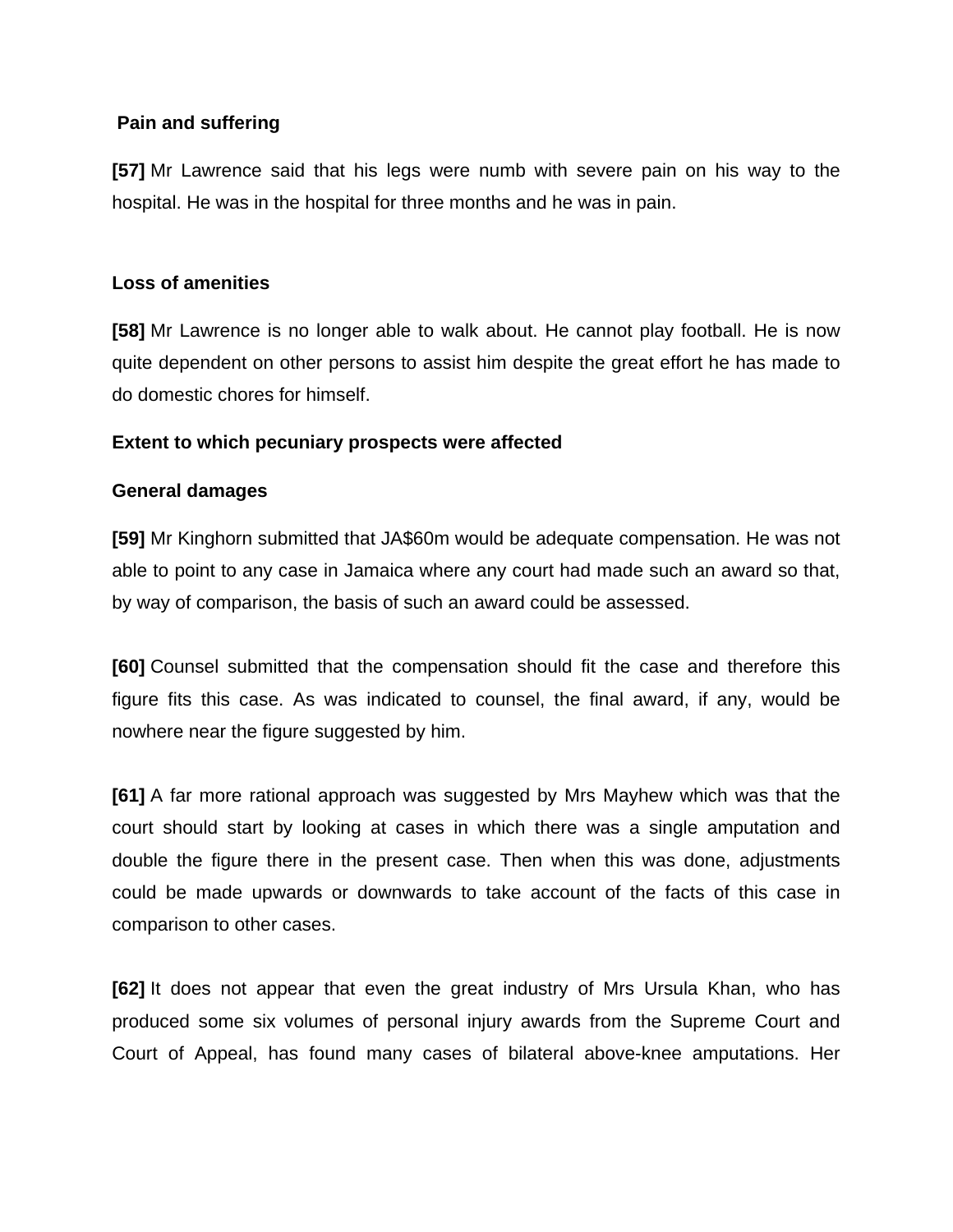volumes go back at least twenty years. This suggests that the Supreme Court has not had to assess damages in many cases with injuries received by Mr Lawrence.

**[63]** This court will adopt Mrs Mayhew's approach. It was observed in **Kenroy Biggs v Courts Jamaica Limited and anor** 2004 HCV 00054**,** unreported, delivered on January 22, 2010 that awards of JA\$4m were made in cases of single above-knee amputation. The award is then increased by factors such as (a) urological damage; (b) impairment of sexual function and (c) complete loss of sexual function.

**[64]** In the present case there is no evidence that Mr Lawrence has urological damage and there is no evidence that such injury may occur in the future arising from the incident. Equally, there is no impairment of sexual function never mind complete loss of sexual function. There is no evidence of any permanent physical damage to Mr Lawrence's upper body.

**[65]** Dr Abel's examination of Mr Lawrence found that he lacked energy, was irritable, suffered from sleep disturbance and was tearful. He has suffered psychological harm. He reported to Dr Abel that his self image has been adversely affected.

**[66]** There has been a loss of independence and there has been the loss of playing sports. There is no doubt that his overall quality of life has been severely affected.

**[67]** The case of **Percival Swaby v Metropolitan Parks and Markets Limited,** Khan's Volume 6 at page 2 is the closest to the case at hand. There, Mr Swaby suffered a bilateral above-knee amputation arising from negligence attributable to the first defendant. The claimant suffered post-operative complications that led to upper intestinal bleeding and acidosis. He even developed pneumonia. The award was JA\$7,300,000.00. Mr Swaby's state of health (mental health apart) was worse than Mr Lawrence's. There was no evidence of the effect the injury had on Mr Swaby's mental health as there is in this case.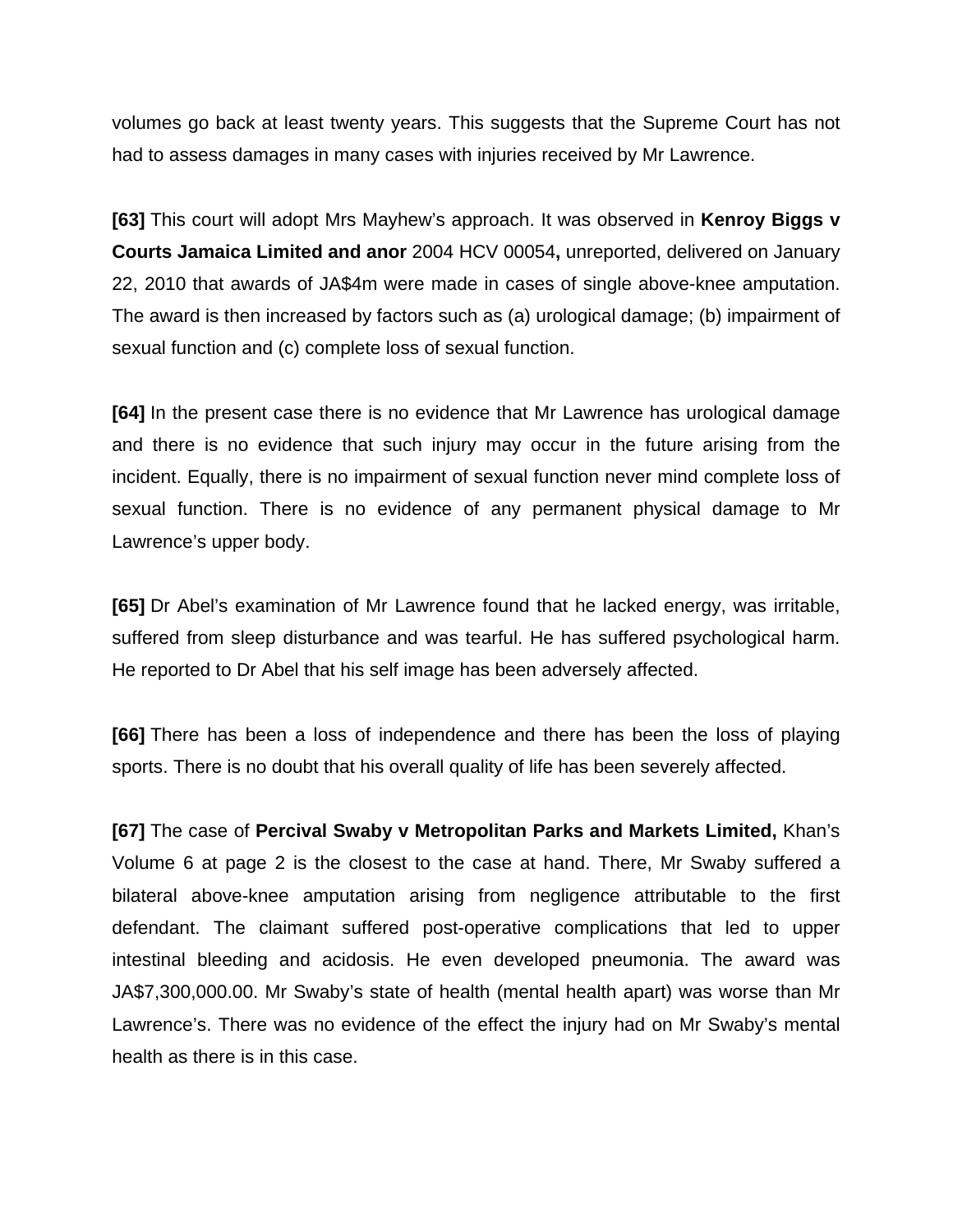**[68]** This court accepts that an award of JA\$19,000,000.00 is sufficient having regard to the injuries received, the absence of sexual impairment or loss of sexual function, the lack of any injury to the internal organs or impairment of their function and the posttraumatic stress disorder and depression.

### **Cost of future medical care – prosthetic device**

**[69]** Of the information presented, the court prefers the evidence of Dr Dixon who actually examined Mr Lawrence and has obvious experience with amputation injuries.

**[70]** Mr Kinghorn urged the court to accept an attachment to Dr Barnes' report which spoke to various costs of securing prosthetic devices. Dr Barnes had email attachments showing conversation with a Mr Herman Luna. He describes himself as a licensed prosthetist/orthotist. The court does not know what Mr Luna's expertise is and so places little weight on his recommendations. The court has no indication of is training, certification, length of experience and such like. The court is not saying that Mr Lunan is not competent and neither is it being said that he is. What is being said is that there is insufficient information to assess properly Mr Lunan's competence and experience.

**[71]** Dr Dixon also gave details of the full cost including the cost of any adjustment necessary arising from weight loss or weight gain. Mr Lawrence may need to even change the socket of the device if there is a large variation in the size of the stump.

**[72]** Having regard to the submissions of both sides and taking into account the cost of the prosthetic device (JA\$308,000); the need for replacement (at least 2 taking into account Mr Lawrence's age (now 28 years old) at a cost of JA\$616,000.00; the need for gait training (3 sessions per week for eight weeks at \$2,000.00 per session = \$48,000.00); the adjustments that may be made to the prosthetic device (4 adjustments per year at JA\$10,000.00 per adjustment for 22 years = JA\$880,000.00) and socket changes (10 socket changes at JA\$30,000.00 each = JA\$300,000.00), the total award under this head should be JA\$2,152,000.00.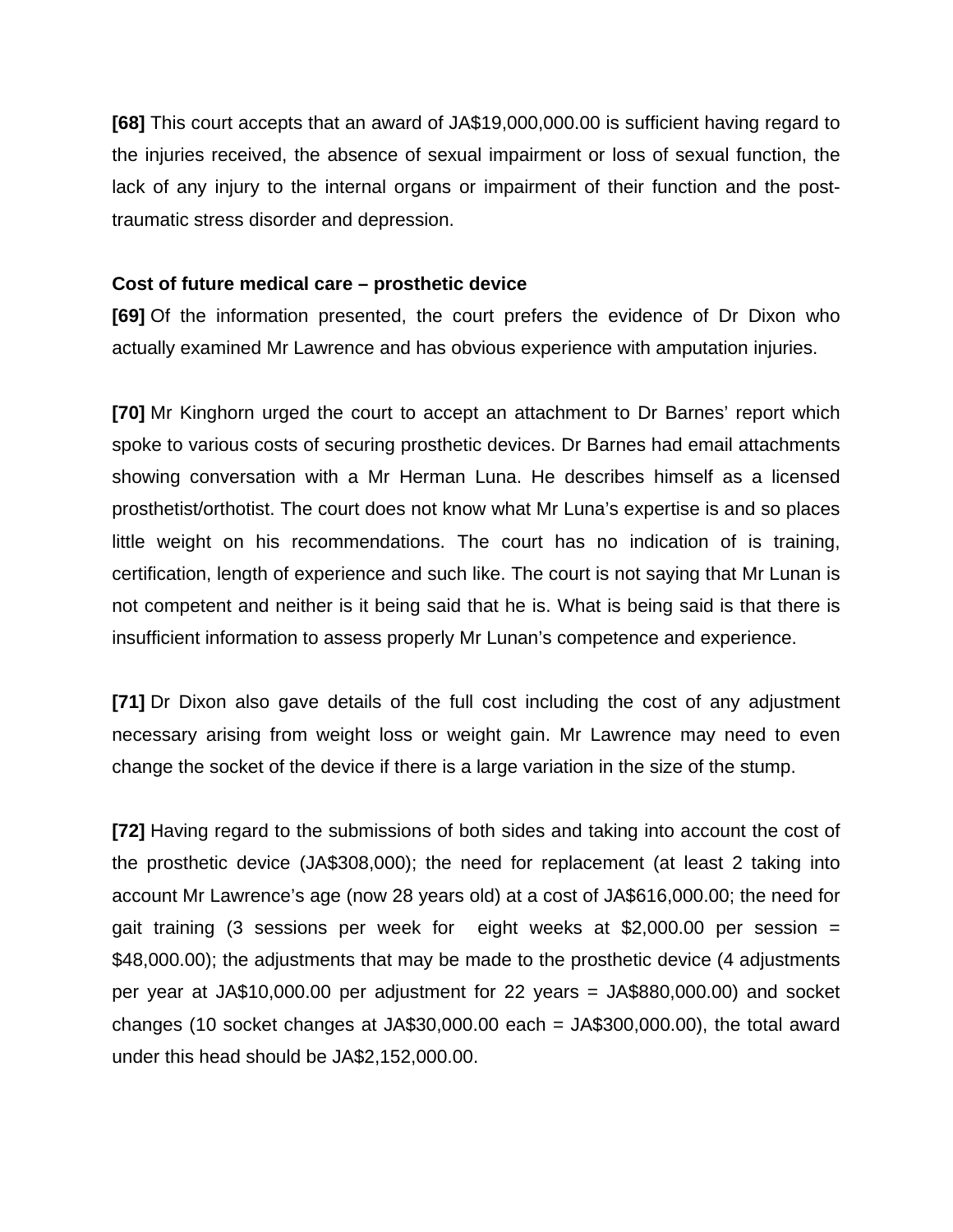#### **Handicap on the labour market**

**[73]** An award under this head is also appropriate. The court is aware that there is authority from the Court of Appeal which says that medical evidence **must** be presented before an award under this head can be made (**Dawnette Walker v Hensley Pink** S.C.C.A No. 158/01 (June 12, 2003)). The same case also held that the claimant **must** in fact be working at the time of the trial before such an award can be made.

**[74]** The purpose of this head of damages is to compensate for the loss of income that may arise because of the loss of the ability or capacity to compete on the open labour market should there be job loss and not so much the risk of losing the job if the claimant is working at the time of trial. This was the principle reaffirmed in **Smith v Lord Mayor, Aldermen and Citizens of Manchester** (1974) KIR 1 where counsel submitted that Mrs Smith was tied to her job because the injuries prevented her from walking out onto the open labour market to compete with her able bodied competitors. But for the council's willingness to take her back she would have found it virtually impossible to find another job. The consequence was that even if Mrs Smith was dissatisfied with her job she would have to think long and hard before leaving because one of the questions should would have to ask herself is, would I be able to compete, without any special dispensation from the employer, in the competitive open labour market? She had what was known as a frozen shoulder which was painful when moved. The evidence made it clear that she had difficulty doing her current job. Indeed the trial judge described her injury as severe.

**[75]** In respect of the leading judgment in the important case of **Moeliker v Reyrolle** [1977] 1 W.L.R. 132, it is now known that the initial published version ([1976] ICR 263) was corrected ([1977] 1 All ER 9, 15) by its author Browne LJ (**Cook v Consolidated Industries** [1977] ICR 635, 640 by Browne LJ). In the initial version, Browne LJ had held that this award would only be available if the claimant was working at the time of trial. His Lordship changed the 'only' to 'generally.'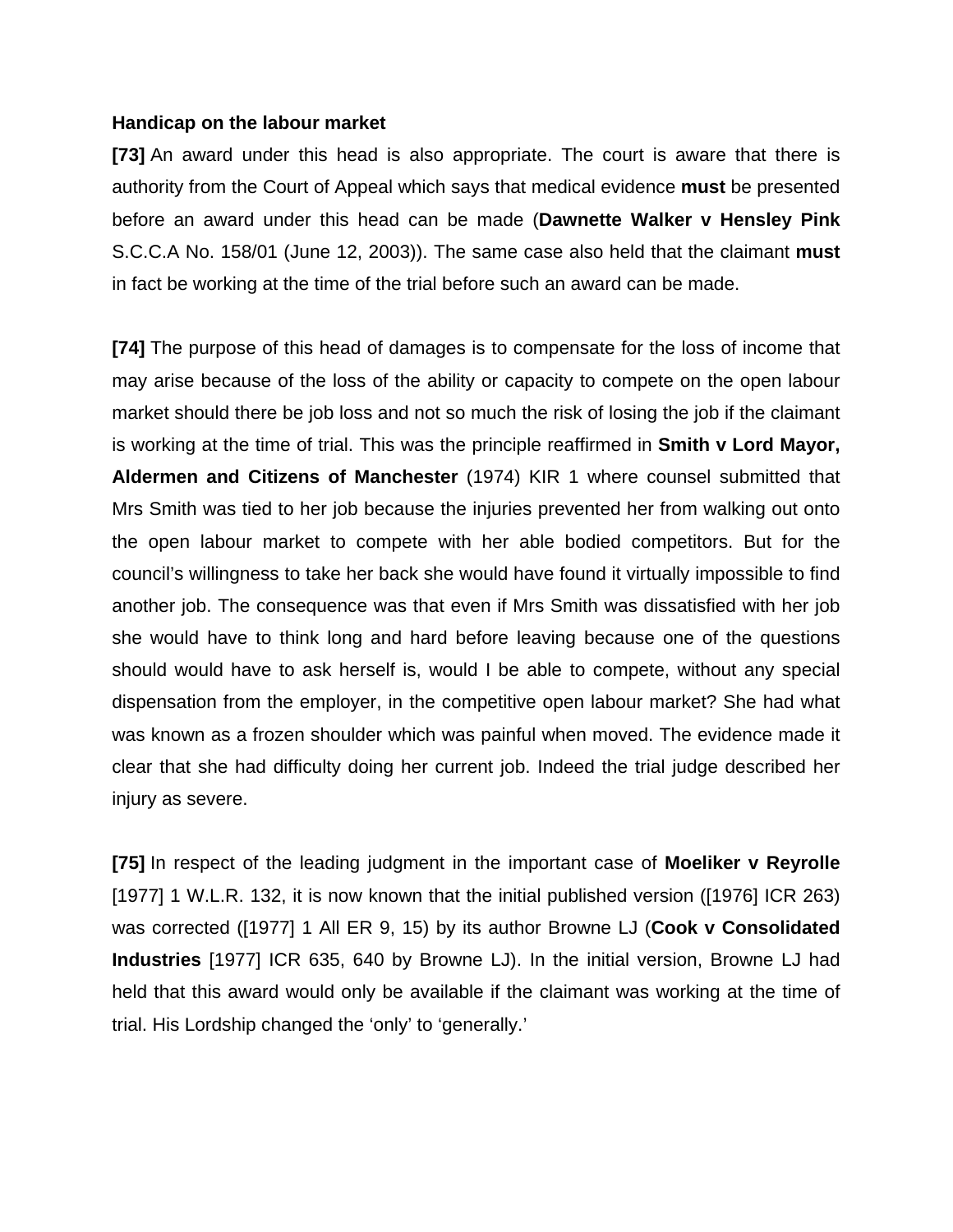**[76]** Thus the statements of principle in **Walker** are understood by this court to be very strong general statements but can be departed from in clear and obvious cases such as the present one. Some injuries are so severe that the claimant is not only at a disadvantage in the labour market but would not only have lost their job and remain unemployed at the time of trial, and quite unable to find another job having regard to their level of skill, literacy, training and so on. Under this head, the claimant is being compensated for his diminished capacity for work because the injury has placed him at a disadvantage compared to other workers in his field of endeavour should he lose his job or is currently unemployed and the injuries are such that he will become unemployed at some point if he is working at the time of trial or is unlikely to get a another job.

**[77]** As this court understands it, the Court of Appeal in **Walker** was applying the law as developed before **Smith** through **Moeliker** to **Cook** and so must be taken as agreeing on the correctness of these decisions. Thus if all these decisions are to live harmoniously then the pronouncements in **Walker** must be seen as strong general statements and not absolute statements.

**[78]** It would be very difficult to argue that Mr Lawrence, a labourer, who has had a bilateral above-knee amputation is not impaired on the labour market. In his case there was not just the risk of losing the job he had; he is in fact out of a job. The risk has been realised. He cannot compete with other labourers in the market place. It is no secret that physically impaired persons do not fare well in the Jamaican labour market. There is nothing in the evidence to suggest that his skills enabled him to do anything other than a labourer.

**[79]** The remaining issue is the method of assessment. There are three methods available. First, an increase in general damages to reflect an award under this head. What factors determine the size of the increase? Is it a percentage of the damages or an arbitrary figure? Second, a lump sum award. Under this second method, the vocabulary used is that a conventional award should be made. But what is a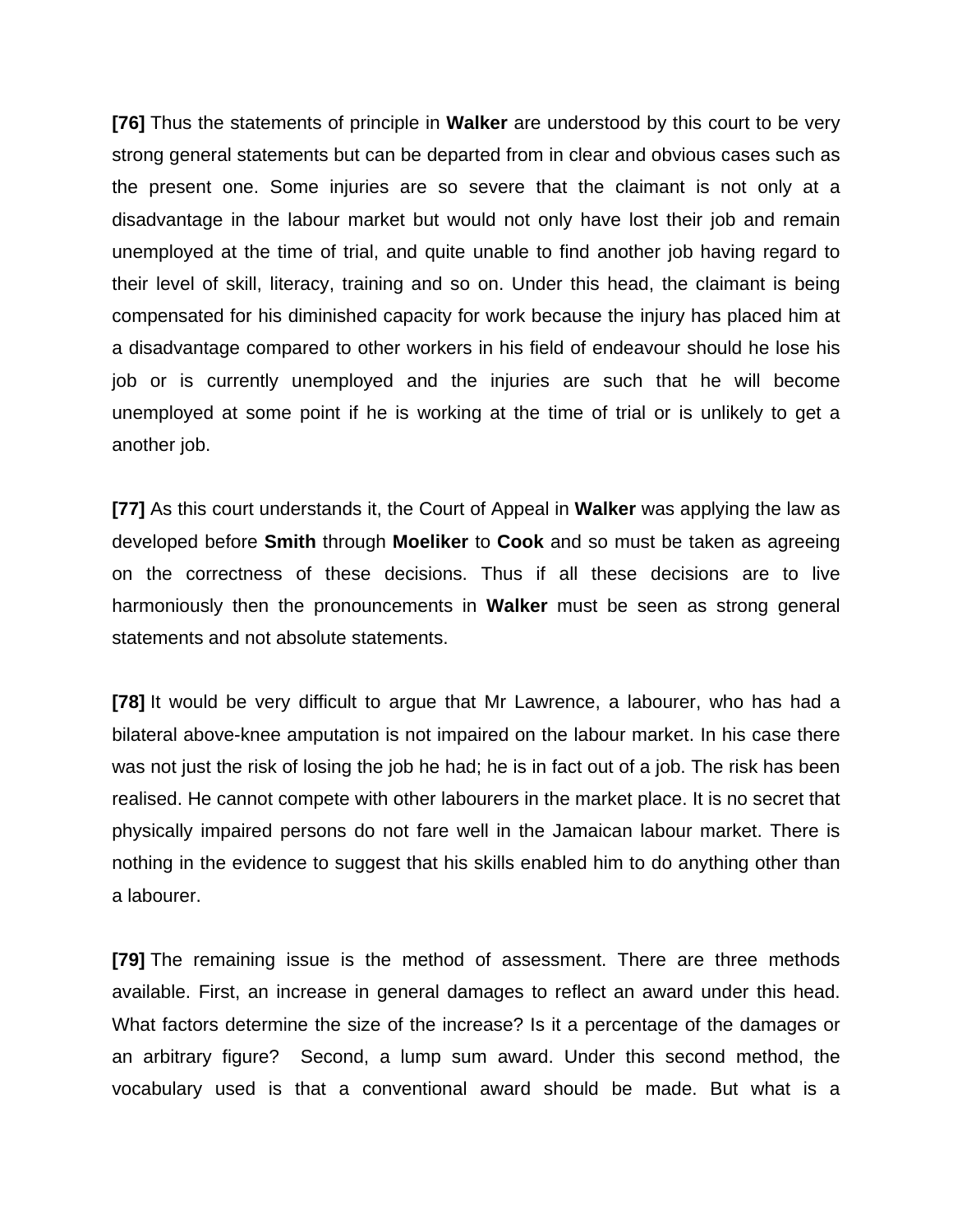conventional sum and what determines its size? Is the conventional fixed for all time or are there adjustments and if so, on what basis? Third, the multiplier/multiplicand method. Unfortunately, the case law from appellate courts has not identified the criteria or test to determine when any particular method is used save that in **Moeliker**, Browne LJ said that where the risk of losing the job is not imminent then the multiplier/multiplicand should not be used. Presumably, his Lordship would agree that where the risk has become reality then the multiplier/multiplicand method is appropriate. But this does not help with whether one should use method one or two if the multiplier/multiplicand method is used. The situation is made more acute by the dictum of Browne LJ in **Cook** to the effect that an award under this head should be separately assessed and not be reduced by reference to the sum awarded for general damages. Put another way, the court is not to look at the general damages, look at the award under this head and reduce the award for handicap on the labour market if the court thinks that the general damages are generous. It is a separate stand-alone head of damages.

**[80]** This court will use the multiplier/multiplicand method for the reasons implicit in Browne LJ's reasoning in **Moeliker**. There is no risk of losing his current job; he is unemployed. The lump sum method seems arbitrary when the figures and facts are available to make a precise calculation. So too, the first method of simply increasing the general damages by an amount which the court 'feels' would be appropriate should only be used when there is insufficient material available to make use of the multiplier/multiplicand method. Perhaps too this first method should only be used if the handicap is not severe. In effect, the court is saying that the multiplier/multiplicand method should be used unless there is some reason not to (recalling Browne LJ's observations noted in paragraph 79). It is precise and certainly more objective than the other two. The other two methods should be seen as second best and only used when the multiplier/multiplicand method is unworkable or would lead to overcompensation on this head or is inappropriate for some reason.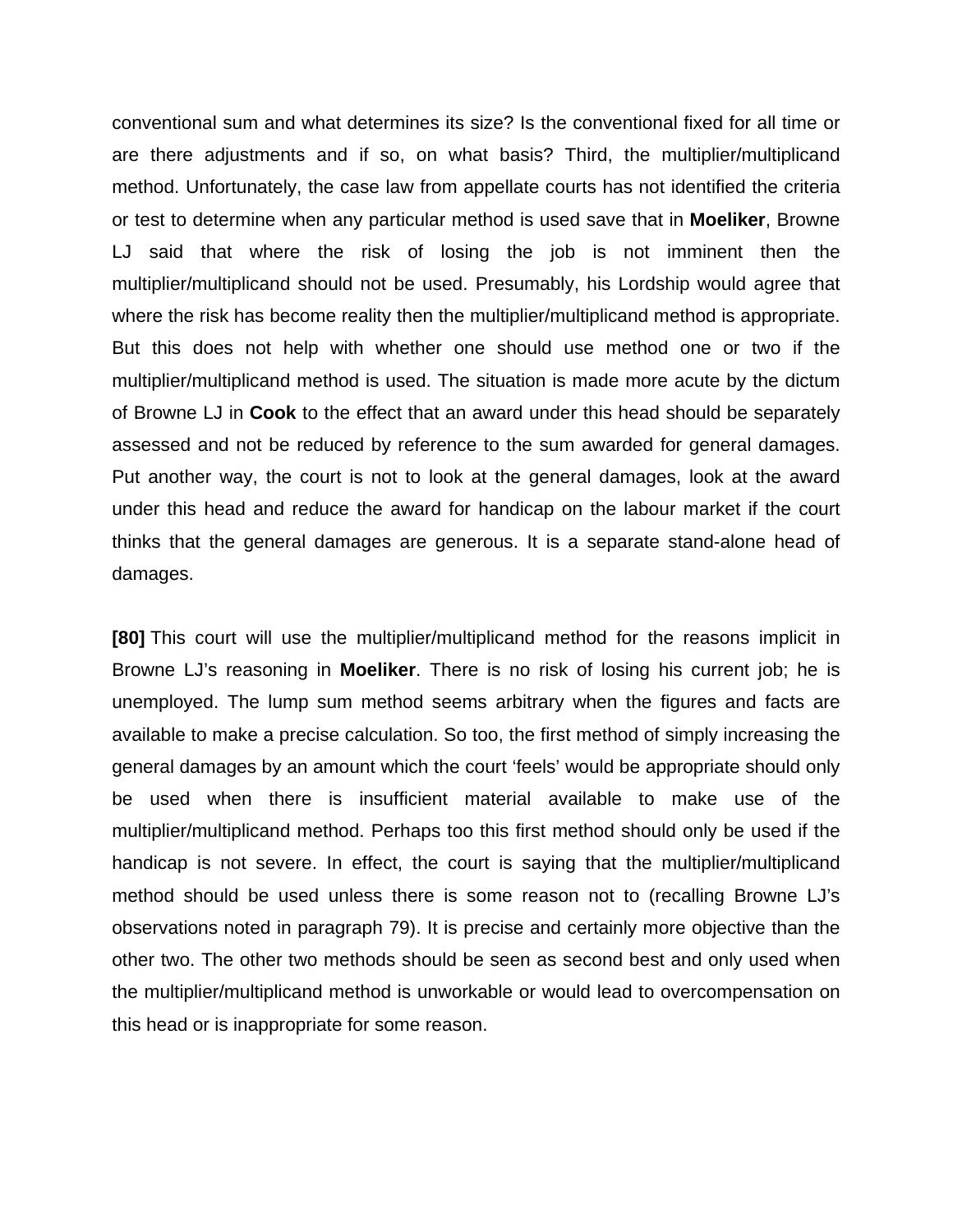**[81]** The evidence is that Mr Lawrence earned JA\$3,500.00 per week. He is now 28 years old. Both sides accepted that a multiplier of 14 would be appropriate. All this yields an award of JA\$2,548,000.00. JA\$3,500.00 were used instead of JA\$4,000.00 because the latter sum was earned on overtime. The former was the usual wage.

### **Loss of future earnings**

**[82]** It was common ground that if liability was established Mr Lawrence would be entitled to an award of loss of future earnings. Both sides have quite sensibly worked out that the figure to be awarded here is JA\$2,548,000.00. This is based on a multiplier of 14 with a weekly income of \$3,500.00.

# **Cost of future domestic care**

**[83]** There is undisputed evidence that Mr Lawrence will need assistance to carry out his domestic chores for the rest of his life. The cost has been worked out at JA\$7,000.00 per week. Mr Kinghorn is asking for JA\$8,008,000.00 based on a fifty-two week year and a multiplier of 22. Since this is a life-long need then the multiplier seems reasonable. The court awards the sum of JA\$8,008,000.00.

# **Special damages**

# **Pre-trial loss of earnings**

**[84]** The evidence showed that Mr Lawrence lost earnings up to the date of trial JA\$3,500.00 per week. The total is JA\$1,145,000.00.

# **Medical expenses and transportation**

**[85]** The medical bills inclusive of medication and cost of medical certificates are JA\$632,012.18. The transportation cost was JA\$5,000.00.

# **Conclusion**

**[86]** Channus Block and Marl Quarry Limited is liable for the injuries inflicted to Mr Lawrence. It is liable either on the basis of vicarious liability for the negligence of Mr Owen Bailey or breach of its common law duty to provide a safe system of work.